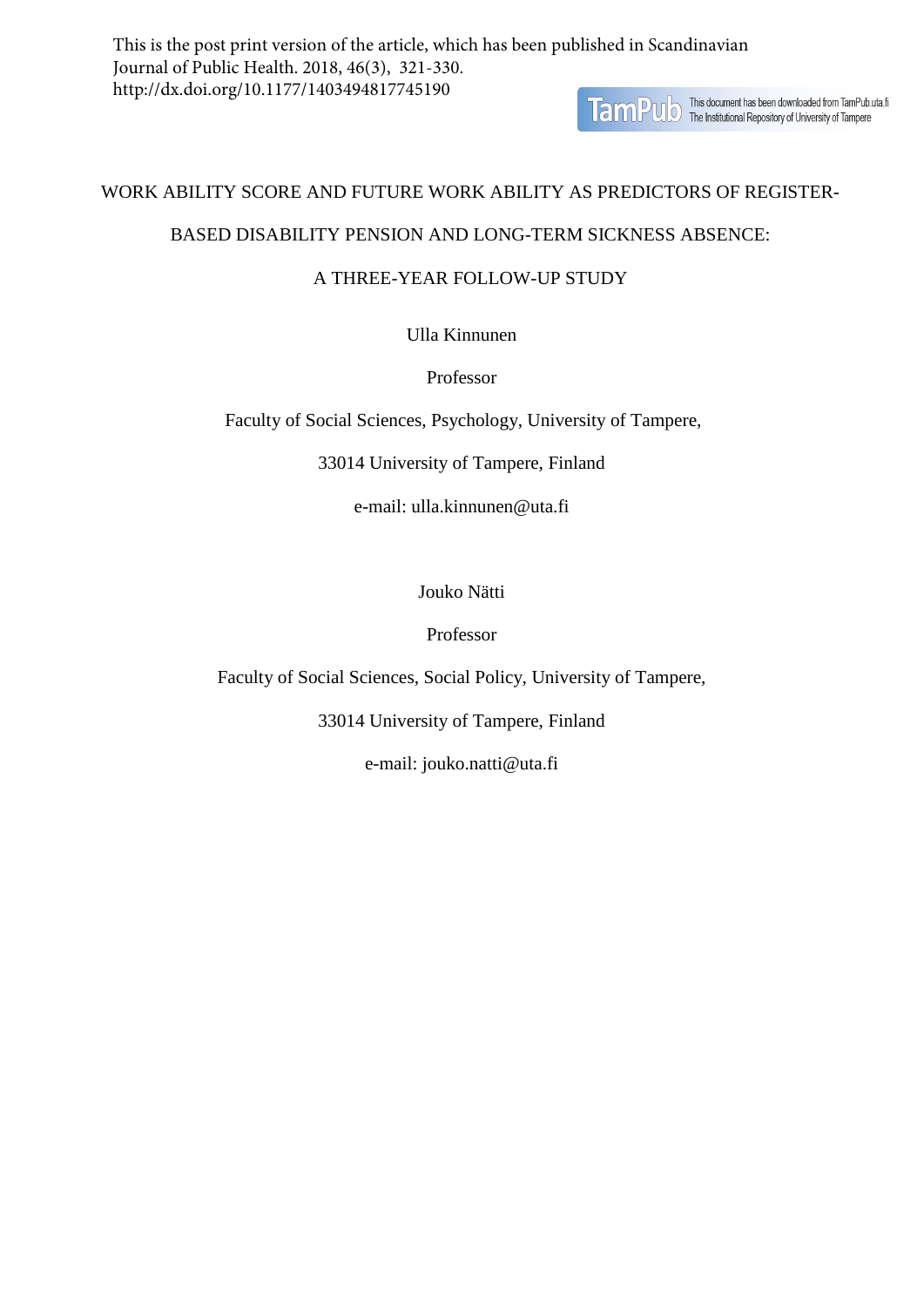## **Abstract**

**Aims:** We investigated two single items of the work ability index – work ability score, WAS, and, future work ability, WFA – as predictors of register-based disability pension (DP) and long-term sickness absence over 3-year follow-up.

**Methods:** Survey responses of 11,131 Finnish employees were linked to pension and long-term (more than 10 days) sickness absence register data by Statistics Finland. WAS was divided into poor (0-5), moderate (6-7) and good/excellent (8-10) and FWA into poor (1-2) and good (3) work ability at baseline. Cox proportional hazard regressions were used in the analysis of DP and a negative binomial model in the analysis of long-term sickness absence. The results were adjusted for several background, work- and health-related covariates.

**Results:** Compared to those with good/excellent WAS, the hazard ratios (HR) of DP after adjusting for all covariates were 9.84 (95% CI 6.68–14.49) for poor and 2.25 (CI 95% 1.51–3.35) for moderate work ability score. For FWA, the HR was 8.19 (95% CI 4.71–14.23) among those with poor future work ability. The incidence rate ratios (IRR) of accumulated long-term sickness absence days were 3.08 (95% CI 2.19–4.32) and 1.59 (95% CI 1.32–1.92) for poor and moderate WAS, and 1.51 (95% CI 0.97–2.36) for poor FWA.

**Conclusions:** The single-items of WAS and FWA predicted register-based DP equally well, but WAS was a better predictor of register-based long-term sickness absence days than FWA in 3-year follow-up. Both items seem to be of use especially when examining the risk of poor work ability for disability but also for long sick leaves.

**Key words:** health, psychosocial job characteristics, register data, work ability index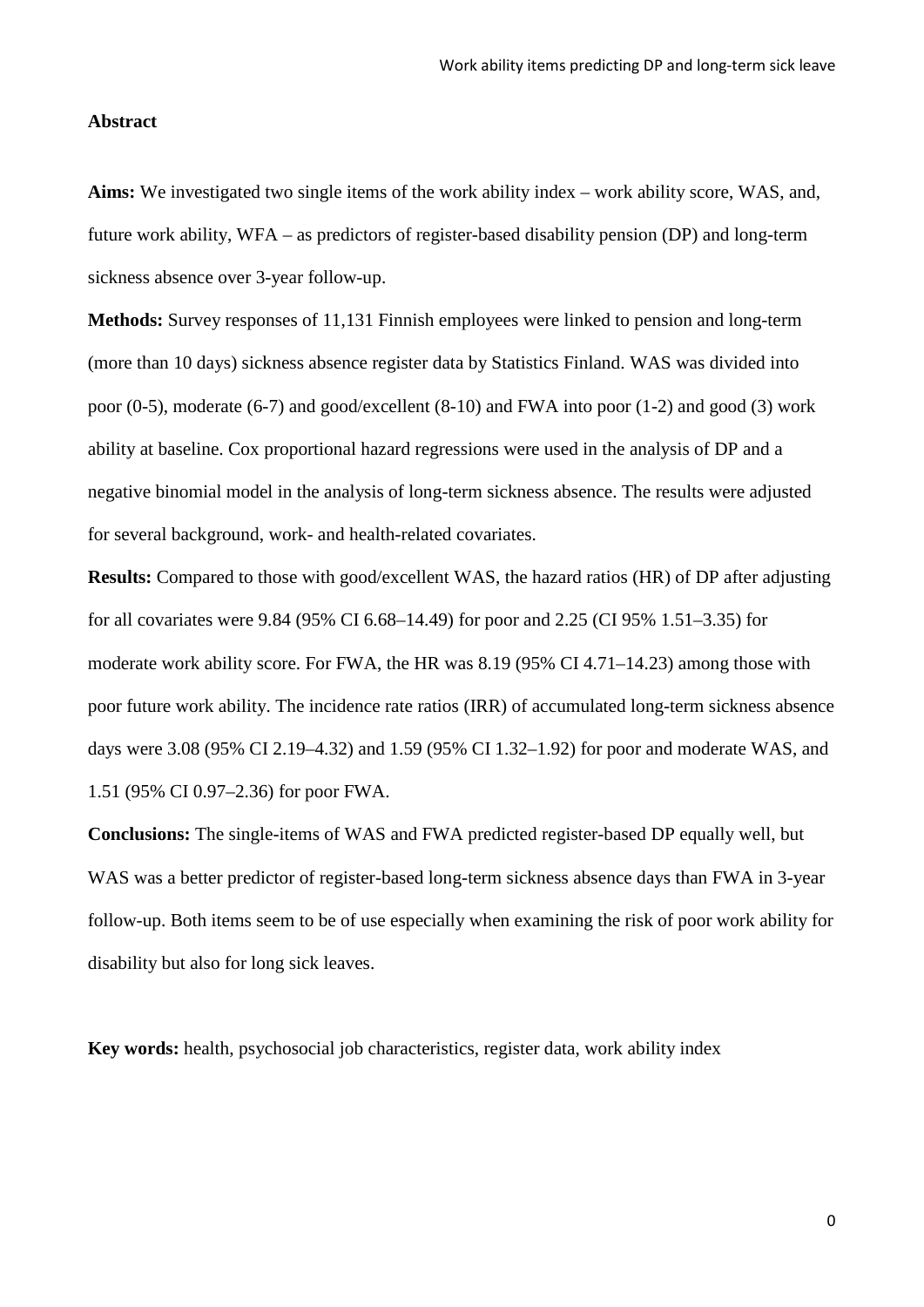#### **Introduction**

It is has been shown that the work ability index (WAI) questionnaire developed in the Finnish Institute of Occupational Health [1–2] predicts both register-based disability pension and long-term sickness absence [3–7]. However, as WAI is a multi-item measure, it has disadvantages in terms of its implementation: due to its length the entire index cannot be easily included in surveys. WAI has also been criticized for its theoretical grounds, as it consists of a combination of self-reported work ability, diagnoses, symptoms and sick leave, which do not seem to form a single dimension of work ability as intended [8–9]. Therefore simpler measures to monitor work ability have been called for [e.g. 10–11].

Single items of WAI have also been examined as predictors of disability pension and long-term sickness absence. The single item examined most often is known as the work ability score (WAS), which is a self-assessment of present overall level of work ability compared to lifetime best. In recent studies WAS predicted register-based disability pension among ageing Finnish municipal workers [3] and register-based long-term sickness absence among a national Swedish sample [5]. It also predicted self-reported long-term sick leaves among female Swedish human service workers [10]. In the study by Roelen et al. [12] both WAI and WAS predicted selfreported disability pension among male Dutch construction workers.

In addition to WAS, the single item eliciting an individual's own prognosis of his or her future work ability (FWA) two years hence has been used to predict register-based disability pension and long-term sickness absence [4]. The study showed that FWA predicted both disability pension and long-term (> 14 days) sickness absence among Swedish workers in seven-year followup. Also, Lindberg et al. [13] found that among Swedish municipal workers FWA predicted register-based long-term (≥ 28 days) sickness absence across four years approximately as well as WAI. Furthermore, Alavinia et al. [14] suggested that all separate WAI items had predictive power for future self-reported disability pension among Dutch construction workers aged 40 and over.

1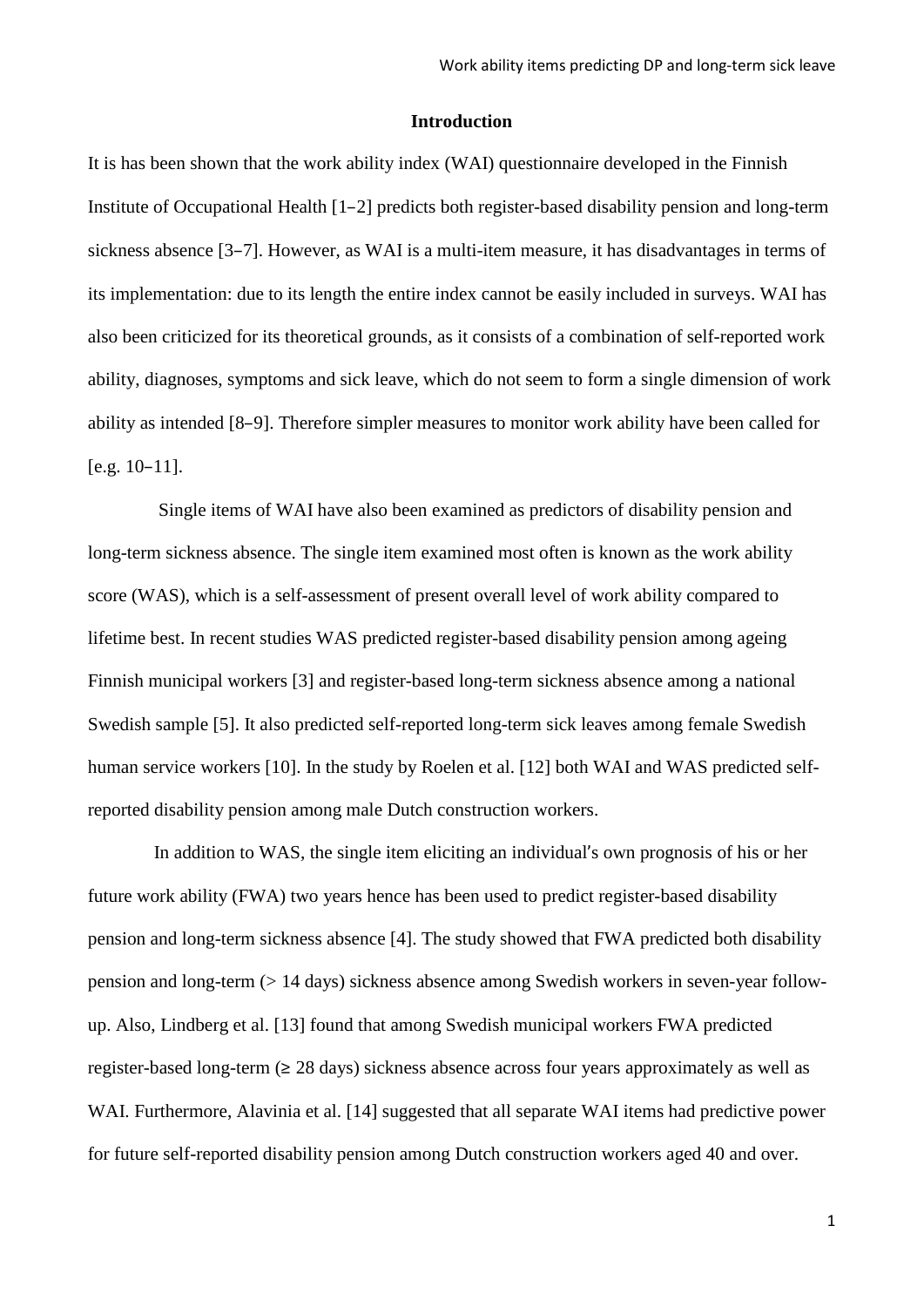Detailed results concerning the items, however, were not reported in the study. In the context of register-based long-term sickness absence, Lundin and co-workers [4] showed that three items may be suitable proxies of the full WAI. These, in addition to WAS, were estimated work impairment due to diseases and number of current diseases diagnosed by a physician.

The aim of the present study was to examine WAS and FWA as predictors of registerbased disability pension and long-term sick leave among a representative sample of Finnish employees covering all sectors and occupations. Although earlier studies have studied both of these single items of WAI, they have not been compared with regard to both disability pension and longterm sick leave. This comparison of the two single items, however, is meaningful, as simple measures of impaired work ability have been called for. With an ageing workforce valid simple measures are needed even more urgently than before to monitor disability and long sick leaves.

Earlier studies also have certain limitations related to the samples used. The Finnish sample [3] included only municipal workers aged 44–58 years. The Swedish samples consisted of municipal employees [13], individuals living in only one city (Stockholm) [4], and in one study [5] the sample was nationally representative. The Dutch studies only concerned workers in certain fields [6-7]. Thus our representative sample captures the working aged population better as a whole in Finland. Earlier other relevant studies have all used self-reported outcomes [10, 12, 14], which may be biased. We expected that both work ability items would have predictive power for registerbased disability pension and long-term sick leave in three-year follow-up. However, the predictive power might be stronger for disability pension than for sick leave as disability pension awards are specifically based on diagnosed work ability [see 4].

#### **Methods**

# **Sample and procedure**

The data include the Finnish Quality of Work Life Survey (FQWLS) of 1997, 2003 and 2008 linked to a register follow-up on disability pension and long-term sickness absence over three years. The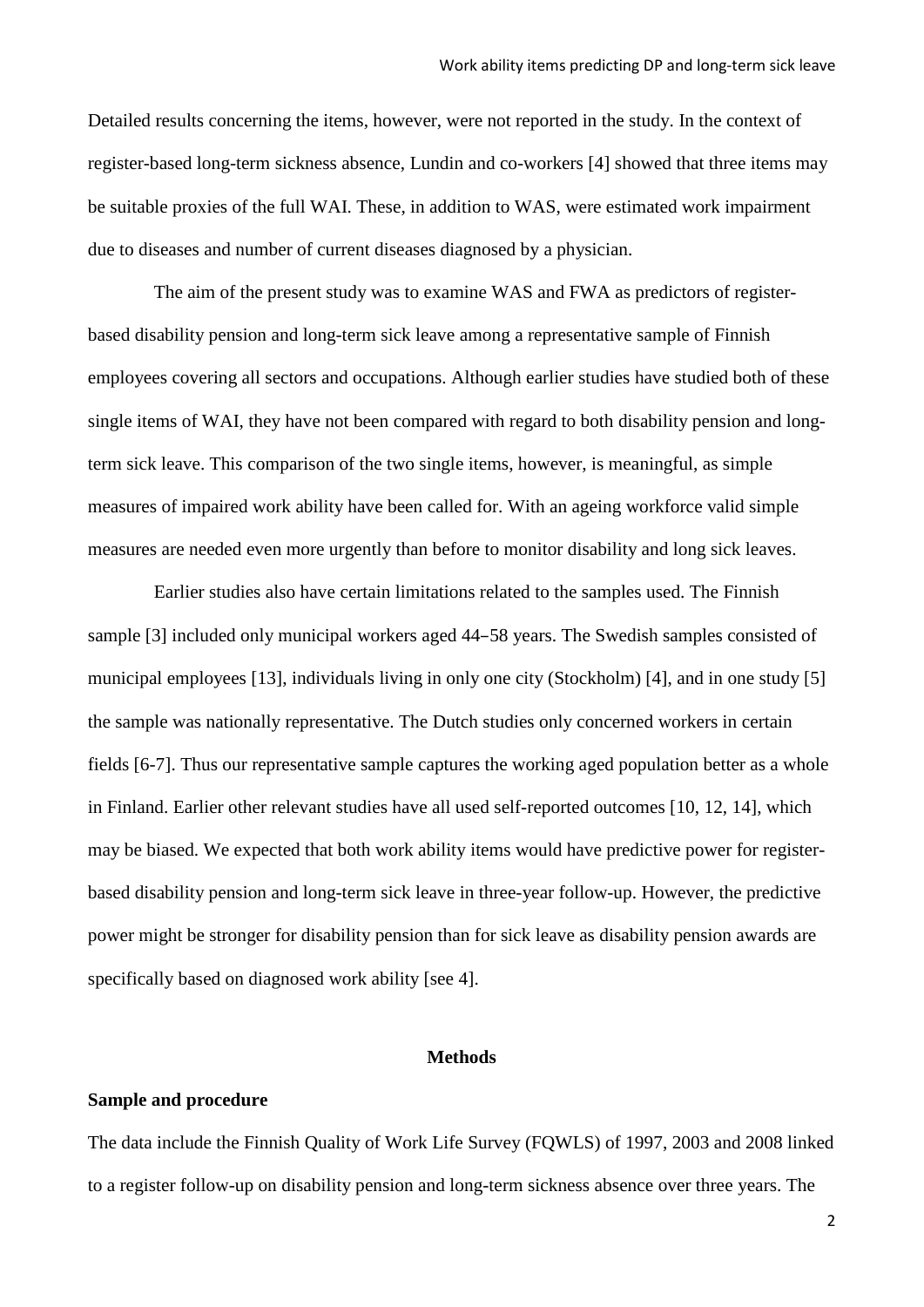linkages were performed and approved by Statistics Finland following their ethical standards using each person's unique identification code, which was not included in the data. In each year the representative survey sample consisted of about 3,000 to 4,500 employees. The response rates were 79% in 1997, 78% in 2003, and 68% in 2008. According to Statistics Finland, which conducted the survey in face-to-face interviews using a standardized interview format, non-response does not seriously undermine the representativeness of FQWLS data. The pooled data ( $N = 11,131$ ) included 15- to 60-year-old employees with a normal weekly working time of at least 5 hours.

### **Outcomes: Disability pension (DP) and long-term sickness absence**

DP information was drawn from the Finnish Centre for Pensions, which provides complete information on all cases of retirement. DP is illness-based, and may be granted to anyone aged between 16 and 64 years if that person's work ability is more or less permanently impaired. The impairment is 3/5 in full DP and 2/5 in part-time DP. The sample was scrutinized for disability pensions granted for three years following the survey (i.e. 1998–2000, 2004–2006, 2009–2011). DP is a categorical variable  $(0 = no, 1 = yes)$  indicating whether the person received any DP during those three years. The most common causes for DP in Finland are mental disorders (the largest proportion since 2000), musculoskeletal diseases and circulatory system diseases [15].

Long-term sickness absence information was obtained from the Finnish Social Insurance Institution, which keeps records of sickness allowances paid for medically certified sickness absences of more than ten days. A sickness allowance is payable for a maximum of 300 working days, after which one can apply for DP. Maternity leave and absence from work to care for a sick child are not included in these sickness absences. The accumulated number of days on long-term sickness leave for the follow-up time of three years was used as an outcome measure. Thus the measure corresponded to the length of absence, i.e. the total number of days an individual was absent from work over a specific period. The total number of days may result from one or several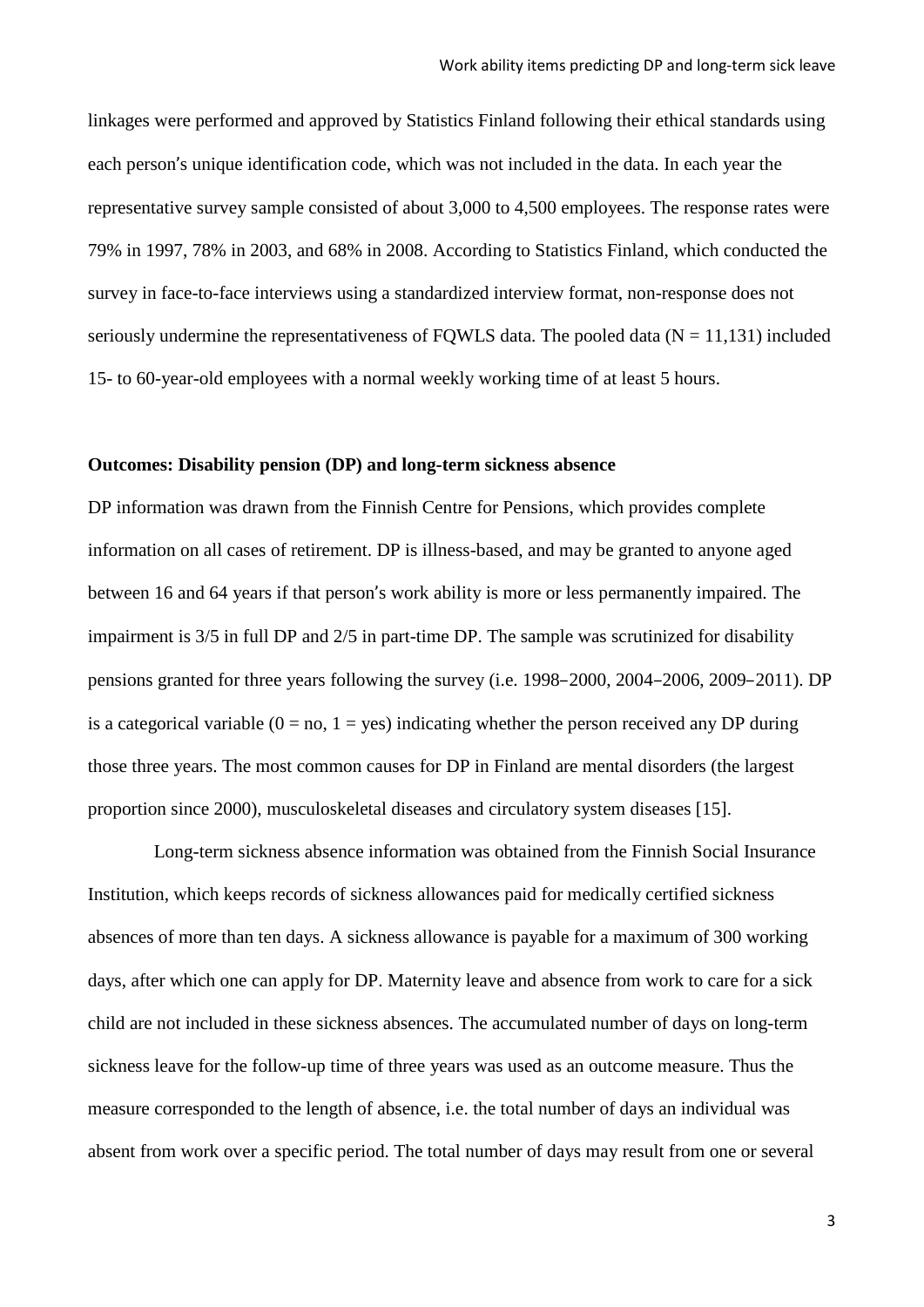sickness absence episodes exceeding ten days. In addition, we used long-term sickness absence in previous year (1996, 2002 and 2007) as baseline absenteeism in the analyses. In Finland in the 2000's the most common causes of long-term sickness absence were musculoskeletal diseases, mental disorders, injuries and toxic illnesses.

### **Predictor: Self-rated work ability**

In this study work ability was measured with two single items (WAS and FWA) from the WAI questionnaire [1–2]. First, the WAS item "current work ability compared with lifetime best" was rated on a scale from 0 (completely unable to work) to 10 (work ability as its best). WAS has been shown to have the highest discriminating power over the entire index [9]. It was classified into three categories which best correspond to that of WAI [16]: poor (0–5 points), moderate (6–7), good (8– 9), excellent (10). The two last categories were combined in the analyses [see 3]. WAS has been included in the FQWLS data since 1997.

Second, the FWA item "Do you believe that, from your health perspective, you will be able to do your current job two years from now?" was rated with three response alternatives: unlikely (1), not certain (2) and relatively certain (3). These alternatives were dichotomized as poor work ability  $(1-2)$  versus good work ability  $(3)$  [see 4]. The discriminating power of FWA has been shown to be intermediate [9]. FWA has been included in the FQWLS data since 2008.

### **Covariates**

Other information appropriate from the viewpoint of DP and sickness absence was obtained from the survey. This information covered the major background, work- and health-related factors shown to be relevant in earlier studies [e.g. 3–4, 12, 14, 17–18] and therefore controlled for in the analyses. The five *background factors* were gender  $(0 = \text{male}, 1 = \text{female})$ , age (aged 15–34, 35–49 and 50– 60 years), having a partner (0 = no, 1 = yes), having children under age of 18 living at home (0 =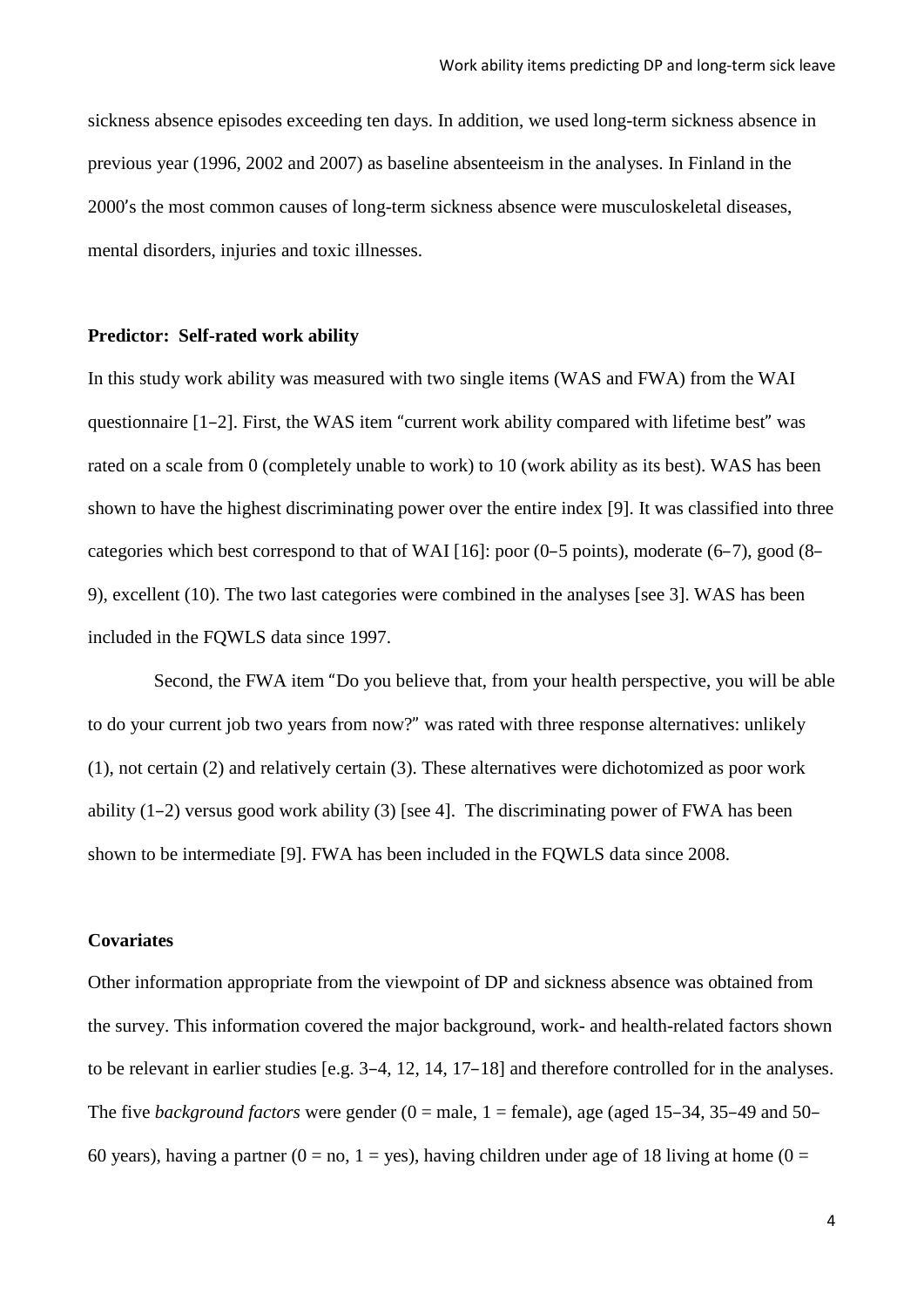no,  $1 = yes$ ) and socioeconomic status ( $1 = blue$ -collar worker,  $2 = lower$  white-collar worker,  $3 =$ upper white-collar worker) and survey year (1997, 2003, 2008).

*Work-related factors* included four variables, of which high work demands and low job control have most often been related to both poor work ability and the outcomes studied here [e.g. 4, 17, 19]. Weekly working hours were ascertained by asking participants how many hours they usually worked in their main job. The hours were divided into three categories ( $1 = 5-34$ ,  $2 = 35-$ 40,  $3 = 41-98$ ). Participants estimated how demanding their job was physically and mentally (0 = very or fairly light,  $1 = \text{very or rather heavy}$ . Time pressure was measured with five items addressing the occurrence of tight time schedules and the mismatch between time and task demands. Participants were asked to what extent time pressure and tight time schedules were perceived as a negative factor in a work environment ( $1 = not$  at all,  $5 = very$  much), whether the pace of their work had changed over the past few years  $(1 =$  decreased considerably,  $5 =$  increased considerably), whether in their work they could generally take breaks or rest periods  $(1 = \text{often}$ enough,  $2 =$  not quite often enough,  $3 =$  far too seldom), and to what extent they agreed (1 = untrue,  $4 =$  true) with the statements "My work involves tight time schedules", and "I do not have time to do my work as well and conscientiously as I would like to". All individual variables were rescaled to range from 0 to 1 before constructing the index by summing up the response scores to the rescaled questions (Cronbach's  $\alpha$  0.70–0.71). On the basis of the sum-score participants were classified into quartiles to indicate lower and higher levels of time pressure. Job control was measured with five items by asking how much the participants could influence the order they performed their tasks, working methods, job content, working pace and division of labour. The items were rated on a four-point scale  $(1 = not at all, 4 = much)$ . On the basis of the sum score (Cronbach's  $\alpha$  0.78–0.81) participants were classified into quartiles to indicate lower and higher levels of job control.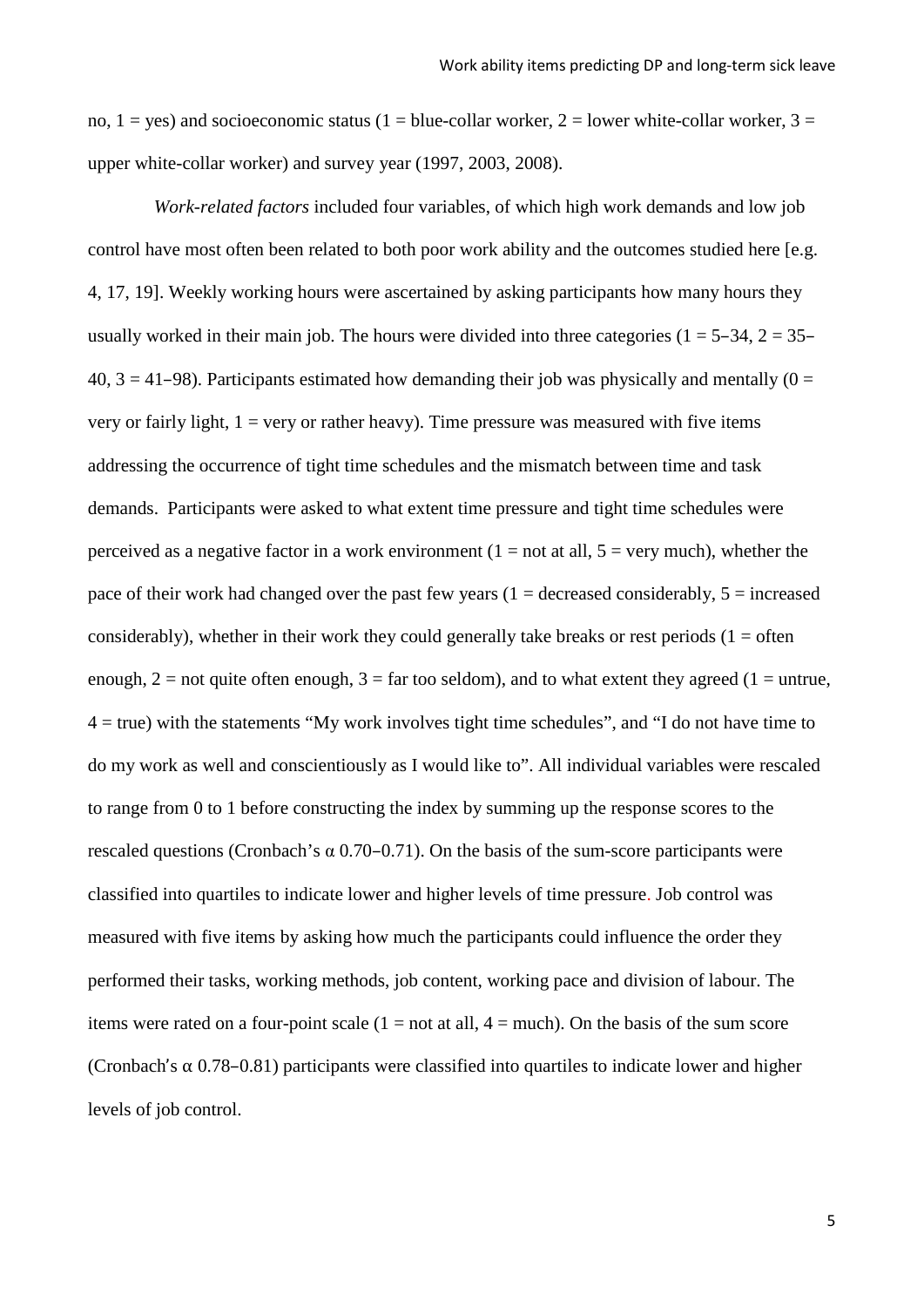*Health-related factors* included long-standing illness, psychosomatic symptoms and sickness absence days of the previous year. Long-standing illness was measured by asking participants whether they suffered  $(0 = no, 1 = ves)$  from any permanent injury or medically diagnosed chronic illness, such as cardiovascular, pulmonary, or muscular-skeletal disease, disease of the digestive system, or some other long-term illness. Psychosomatic symptoms were studied by asking how often on a six-point scale  $(1 = never, 6 = daily)$  the participants had recently suffered from various symptoms: headache; fatigue, apathy or lack of energy; difficulties in falling asleep or recurrent awakenings at night; palpitations or irregular heartbeat; feeling of dizziness; depression; heartburn, acidity, stomach pains or diarrhea; over-exhaustion; tenseness, nervousness or irritability; feeling that it is "all just too much". A 10-item sum variable was constructed by summing the response scores of the various symptoms (Cronbach's  $\alpha$  0.82 each year). The participants were classified into three groups to indicate low, medium and high levels of psychosomatic symptoms. Long-term sickness absence days of the previous year (1996, 2002, 2007) were treated as baseline absenteeism.

## **Statistical analyses**

We calculated hazard ratios (HR) of DP and their 95% confidence intervals (95% CI) using Cox proportional hazard regressions. Four models were constructed. In the first model we analyzed HR of DP connected with WAS and FWA at baseline. In the second model we adjusted HRs and their 95% confidence intervals for background factors. In the third model HRs were adjusted for both background and work-related factors, and the last model was a full model in which health-related factors were also added as adjusted variables.

The effects of WAS and FWA on the number of accumulated long-term sickness absence days were analyzed using a negative binomial model (BM) which is suitable for this kind of count data. As long-term sickness absence days were clearly overdispersed (e.g., the variance was higher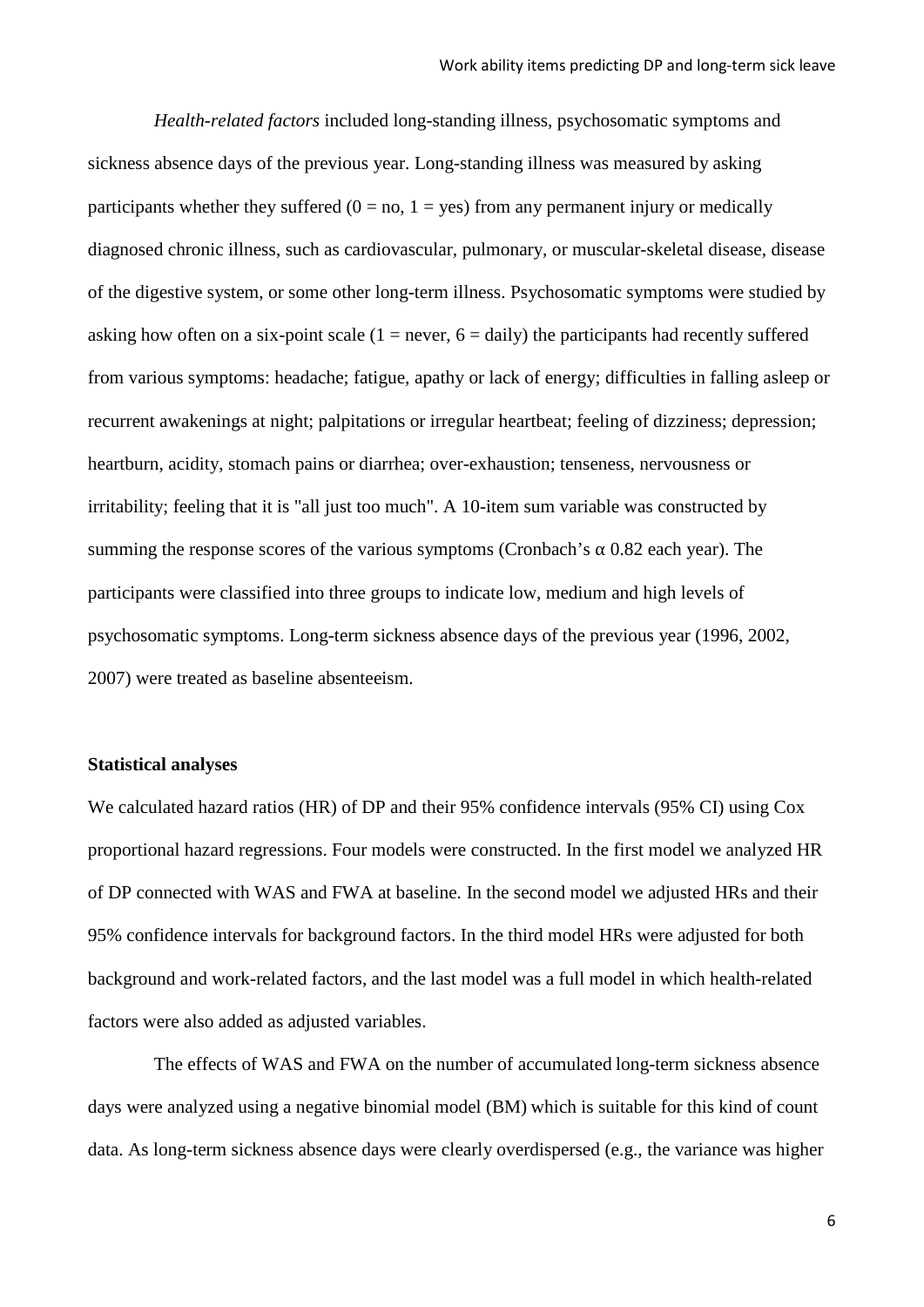than the mean, and there was an excess of zeros), a simple Poisson model was unsuitable [20]. The results were presented as incidence rate ratios (IRR), their 95% confidence intervals and predicted number of days. IRR indicates the rate between the predicted number of days in exposure groups. We used the same procedure (models 1-4) as for analyzing DP. The Wald Chi-Square test was used in both predictions to test statistically the effect of WAS and FWA.

For descriptive purposes the relationships between background, work- and health-related factors and self-reported work ability (WAS, FWA) were examined using t-tests or univariate analysis of variance. In addition, the relationships of work ability, background, work- and healthrelated factors with registered DP granted and long-term sickness absence days were examined using cross-tabulation with  $\chi^2$  test, t-test or univariate analysis of variance. All analyses were conducted with SPSS 23.0 for Windows (IBM Software, Chicago).

### **Results**

Baseline characteristics and their associations with WAS and FWA are presented in Table 1. The majority of the participants were women (54%), living with a partner (66%), had no children living at home (58%), and working 35–40 hours per week (77%). The largest share of the participants were 35–49 years old (42%) and working in lower white-collar occupations (40%). On average the participants rated their work ability as good (Mean  $= 8.6$  on a scale 1–10 and Mean  $= 2.8$  on a scale 1–3). Altogether there were 87% reporting good WAS-based work ability and 96% reporting good FWA-based work ability. Both WAS- and FWA-based work ability declined with age. On the basis of WAS and FWA, those with children (under age 18) living at home and those employed in upper white-collar occupations reported better work ability than others.

# Insert Table 1 about here

All the psychosocial work factors and health-related factors we examined were associated with both WAS- and FWA-based work ability. Of the psychosocial work factors, high mental demands had the strongest association with poor WAS-based and high physical demands with poor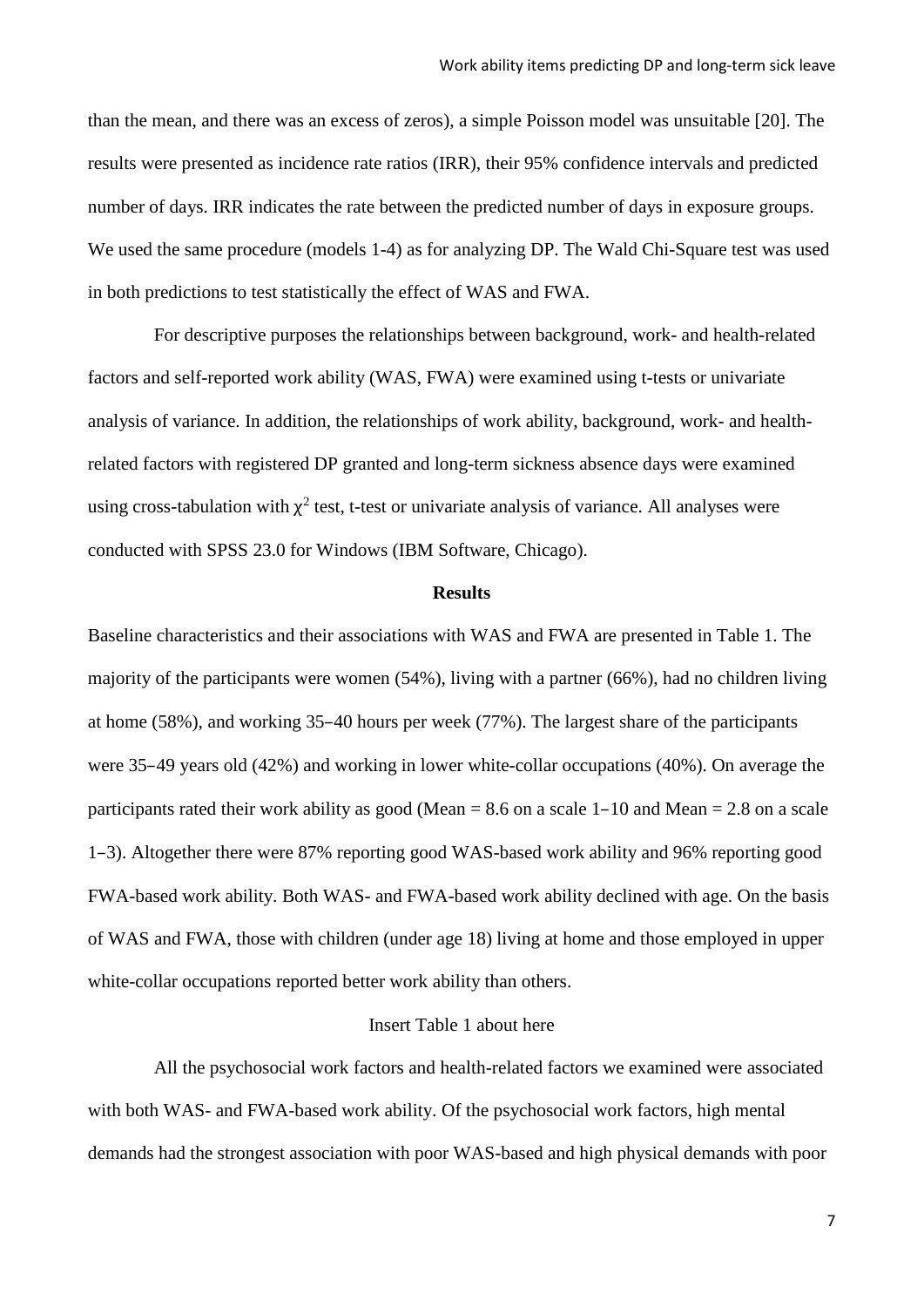FWA-based work ability. Health-related factors, however, were more strongly associated with work ability than these work factors.

Over the 3-year follow-up, 187 employees were granted DP, which amounts to 1.7% of the participants. Of the sample, 72.3% had no medically certified long-term absences during follow-up. For those who had at least one long-term sickness leave, the average was 51.7 days of absence during follow-up.

Table 2 shows that both WAS- and FWA-based work ability were strongly related to register-based DP and long-term sickness absence across three years. Of those who were granted DP, 36% had poor work ability according to WAS and 57% had poor work ability according to FWA. Of the background factors, old age, no children living at home and lower socioeconomic status were associated with having been granted DP. Also, weekly working hours played a role: the DP rate was higher (33.7% vs. 14.3%) among those with under 35 working hours per week. Of the psychosocial work factors, high physical demands and low job control were associated with being granted DP. In addition, DP was more common among participants with some long-standing illness, psychosomatic symptoms and previous sickness absences.

### Insert Table 2 about here

Long-term sickness absence days (Table 2) decreased with better self-rated work ability: those with poor WAS-based work ability had on average 63 long-term absence days, whereas the corresponding figure was 11 days among those with good/excellent work ability. Among those with poor FWA-based work ability, the corresponding figures were 41 and 14 days. The same covariates related to DP also played a role in increasing long-term sickness days. In addition to these, those employees in the highest quartile of time pressure had more sickness days than the others.

Table 3 presents the HRs for DP related to baseline WAS- and FWA-based work ability. Both poor and moderate WAS-based work ability were associated with DP. Overall, adding covariates (in three separate models) had a considerable effect on the HR estimates. The HR related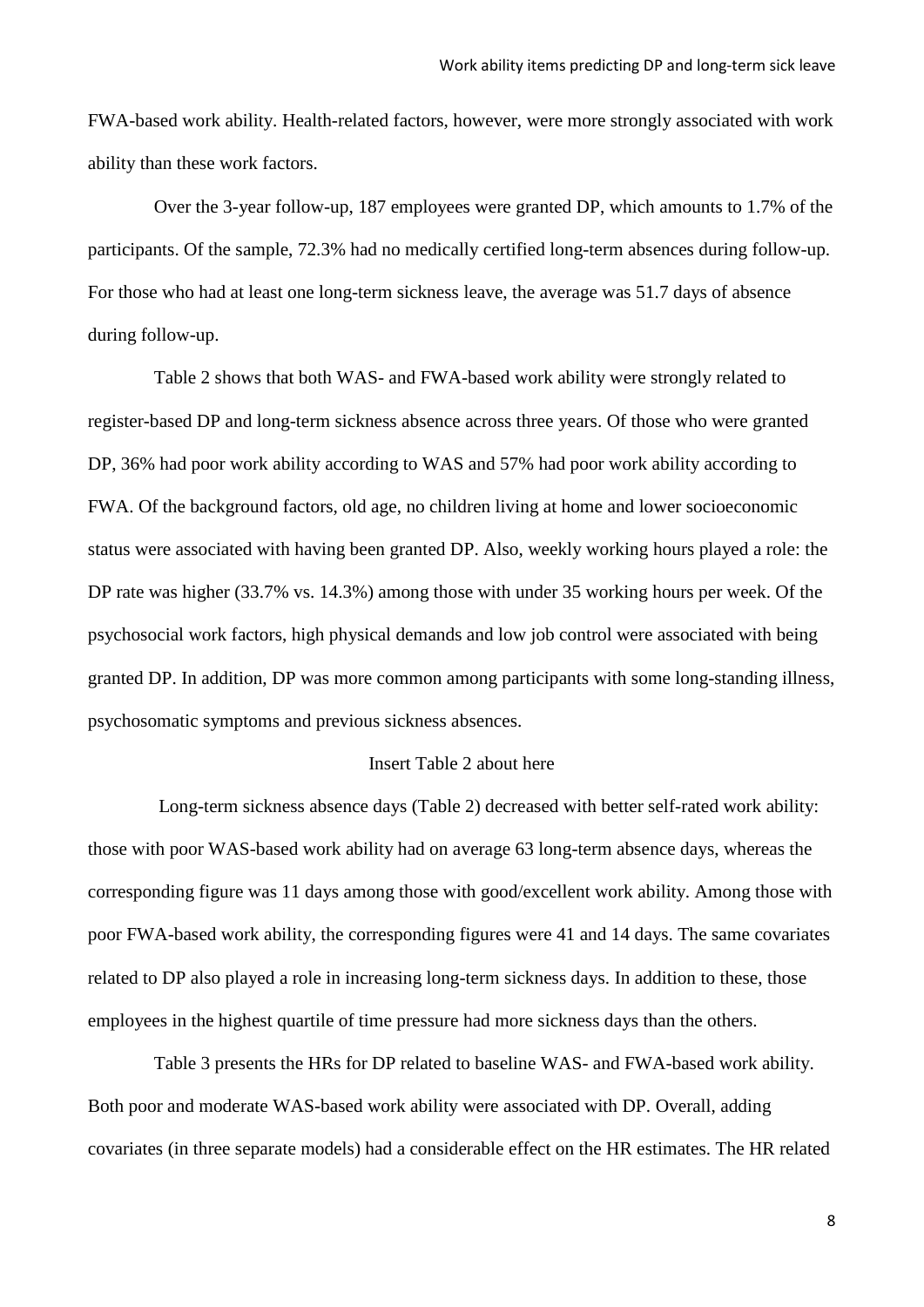to poor WAS-based work ability at baseline was 31.36 (95% CI 24.48–43.76) and when adjusted for all covariates it was 9.84 (95% CI 6.68–14.49). Of the covariates, in a fully adjusted model age, working hours and long-standing disease were significant ( $p < 0.001$ ). Subjects aged 50–64 years had a 15.92 fold risk (95% CI 6.39–39.66) of DP compared to those aged 15–34. Those working 35 –40 hours per week had a 0.36 fold lower risk (95% CI 0.26–0.49) of DP than those working under 35 hours. Long-standing disease increased the fold risk of DP to 3.38 (95% CI 2.29–5.00) compared to those without such a disease. Similarly, the HR for DP related to poor FWA-based work ability decreased from 31.23 (95% CI 19.30–50.52) to 8.19 (95% CI 4.71–14.23) in a fully adjusted model. The same three covariates were significant: Subjects aged 50-64 years had an 11.84 fold risk (95% CI 2.79–50.28), working 35–40 hours per week had a 0.34 fold lower risk (95% CI 0.20–0.59) and those having long-standing disease had a 3.65 fold risk (95% CI 1.83–7.31) of DP.

### Insert Table 3 about here

Both poor and moderate WAS-based and poor FWA-based work ability predicted longterm sickness absence days (Table 4). In the fully adjusted model IRR related to poor WAS-based work ability was 3.08 (95% CI 2.19–4.32) and IRR related to poor FWA-based work ability was 1.51 (95% CI 0.97–2.36). The IRR became non-significant in the fully adjusted model when healthrelated covariates (including sickness absence during the previous year) were added into the model (Model 4). Regarding WAS-based work ability among the covariates, gender (female), age (50– 64), having no partner, lower socioeconomic status, low weekly working hours, high physical and mental demands, high time pressure and all health-related factors significantly ( $p < 0.001$ ) predicted more long-term sickness days. Of these, female gender, old age, lower socioeconomic status, longstanding disease and sickness absence in previous year were also significant ( $p < 0.001$ ) predictors of FWA-based work ability in a fully adjusted model.

Insert Table 4 about here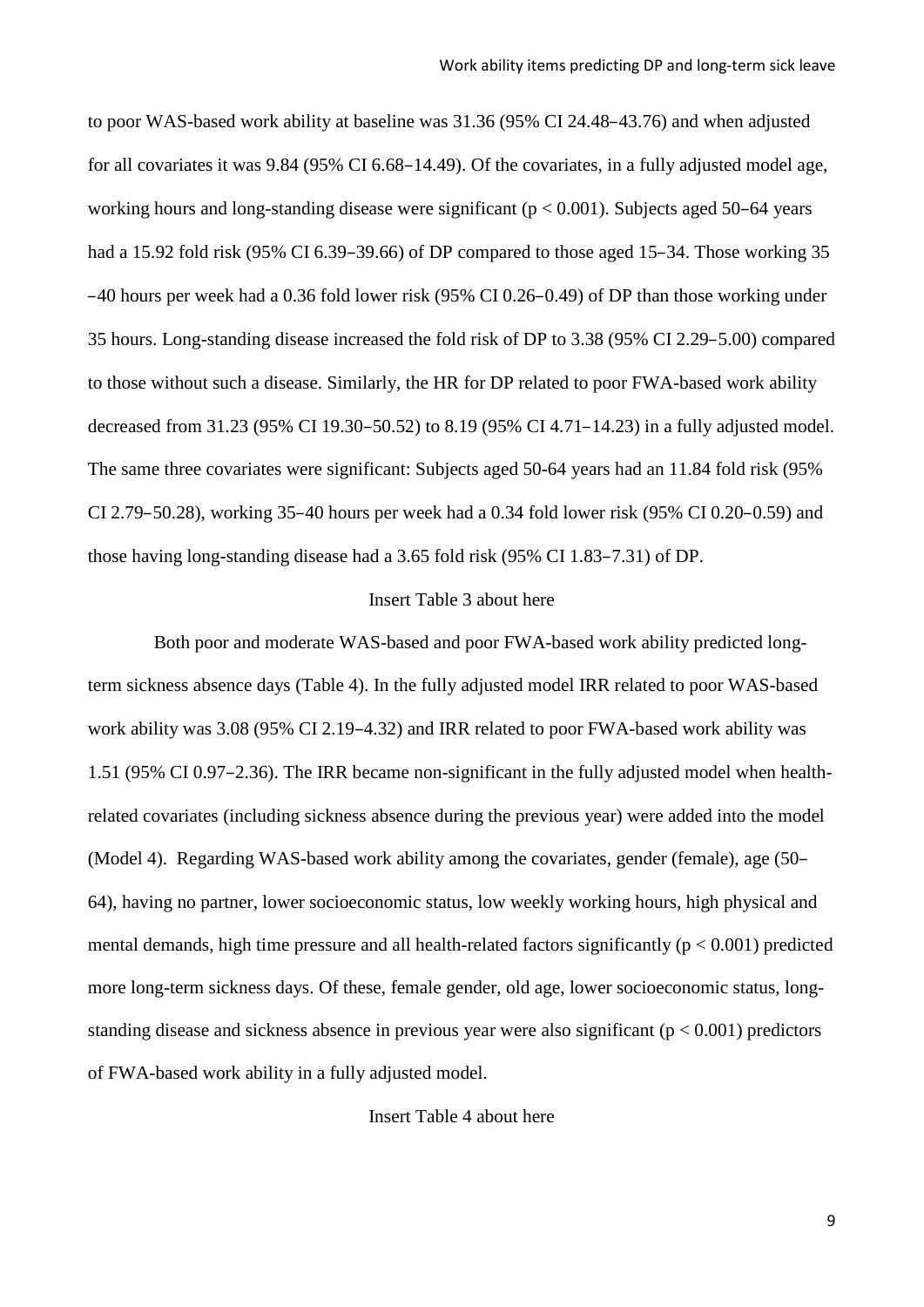#### **Discussion**

Using register data on DP and long-term (> 10 days) sick leave, we found that both WAS and FWA predicted DP and long-term sick leave among Finnish employees over a three-year period. At baseline poor WAS-based work ability had an HR of 9.84 (6.68–14.49) and poor FWA-based work ability had an HR of 8.19 (4.71–14.23) during three years of follow-up. The same background (age 50–64), work-related (working hours under 35 hours per week) and health-related factors (longstanding illness) increased being granted DP in both predictions. These findings are in line with those of earlier studies, in which WAS or FWA predicted either register-based DP [3–4, 12] or selfreported DP [5, 10, 12, 14]. However, earlier studies have not studied simultaneously the predictive power of WAS and FWA in relation to DP, which turned out to be quite equal. It is worth noting that in our study the prediction of FWA was based on a smaller sample, which may indicate that increased power in the analysis may further increase the significance of FWA. FWA asks one's evaluation of work ability from health perspective and also DP is illness-based. This may explain why FWA was a good predictor of DP. In all, both WAS and FWA are useful items for use in general health surveys to monitor risk of DP.

It seems that in our study the HRs are higher than in those two earlier studies examining register-based DP and single items of WAI. In the study by Jääskeläinen et al. [3] WAS-based work ability had an HR of 2.66 (2.27–3.12) among Finnish municipal workers aged 44–58 years followed up 1981–2009. In the study by Lundin et al. [4] FWA-based work ability had an HR of 2.46 (1.81– 3.35) over 7-year follow-up among Swedish employees aged 18–59. Both HRs reported were adjusted for background, work- and health-related factors. One reason for the higher HRs in our study may relate to the shorter follow-up time. It is quite natural that predictions are better at a short-term than a long-term perspective (see [5]).

When predicting long-term sick leave days, poor WAS had an IRR of 3.08 (2.19–4.32) and poor FWA an IRR of 1.51 (0.97–2.36) over a three-year period. When the predicted absence days

10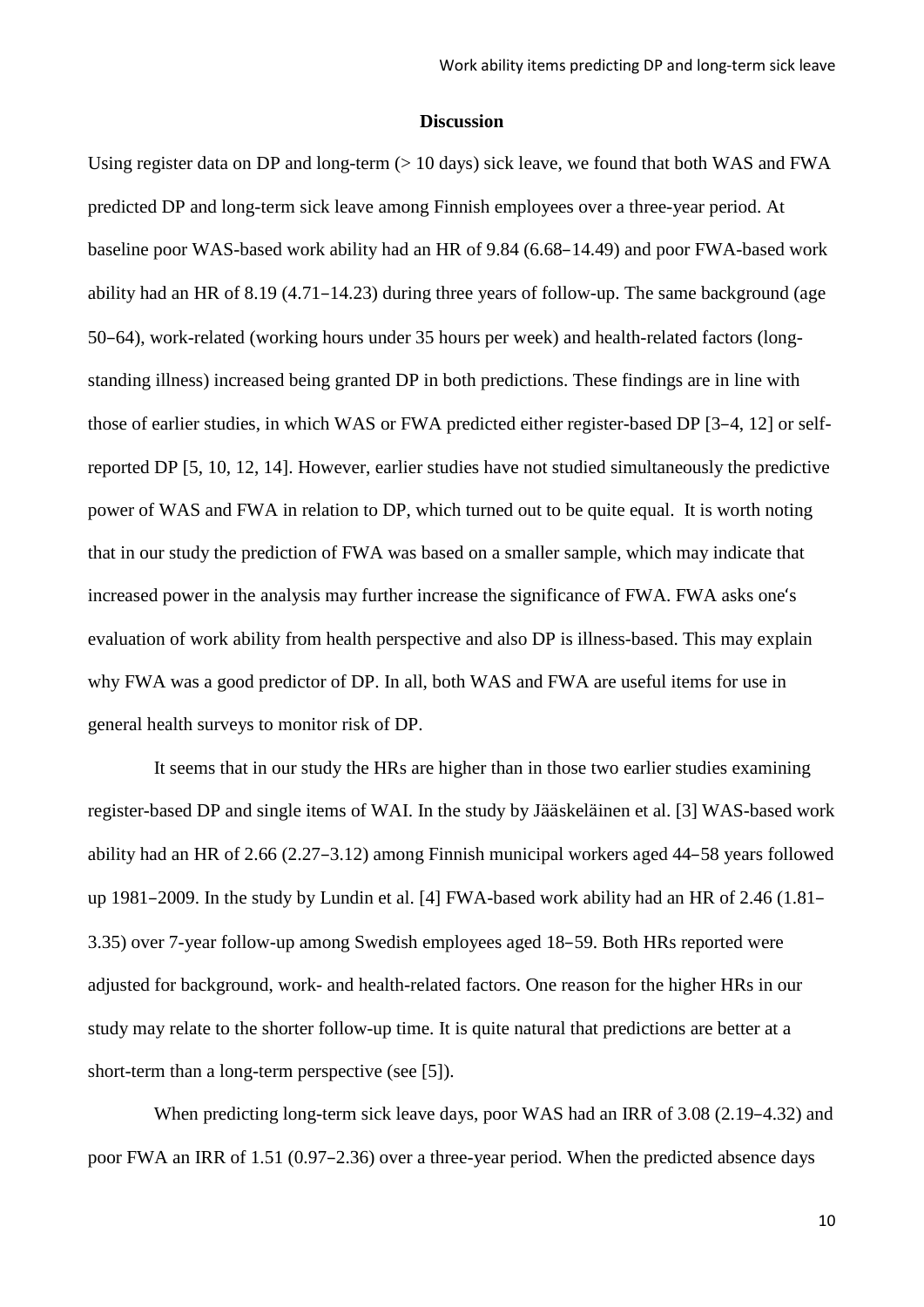were on average 30 for poor WAS-based work ability, they were 17 days for poor FWA-based work ability. That is, they were at approximately the same level (15 days) as for moderate WAS-based work ability. In this case, WAS predicted long-term sick leave better than FWA. Thus our results suggest that a decrease in work ability compared to lifetime best is more significant for long-term sick leave than for predicting one's work ability in a two-year (health) perspective. Our results are in line with those of the study by Lundin et al. [5] in which WAS (but not FWA) was among those three single items having acceptable predictive validity in relation to long-term sickness absence. However, our finding gives a somewhat different picture compared to the study by Lindberg et al. [13], who found that FWA predicted long-term sickness absence four years later with reasonable accuracy to the whole WAI questionnaire. One reason for the observed difference may be that in the study by Lindberg et al. [13] long-term sick leave was defined as leave for 28 days or longer. In that case the evaluation of one's work ability based on one's health, as elicited in FWA, may function better than in the case of shorter sick leaves of over 10 days. Our finding makes also sense as a resource loss, as decreased WAS-based work ability, is based on the perception of former resources, and may therefore be anchored in reality better than evaluations concerning the future.

In both predictions partially same background (female gender, old age, lower socioeconomic status) and health-related factors (long-standing disease, sickness absence in previous year) predicted long-term sick leave in line with earlier studies [4, 13, 17, 21]*.* However, work-related factors did not play a significant role in predicting sick leave by FWA-based work ability, whereas the majority of these factors (short working hours, high physical and mental demands and high time pressure) were significant in predicting sick leave by WAS-based work ability. Thus work-related factors reduced the association between WAS and sick leave more than that between FWA and sick leave. This finding confirms that the evaluation of WAS is more dependent on working conditions than is FWA in line with the way FWA is asked.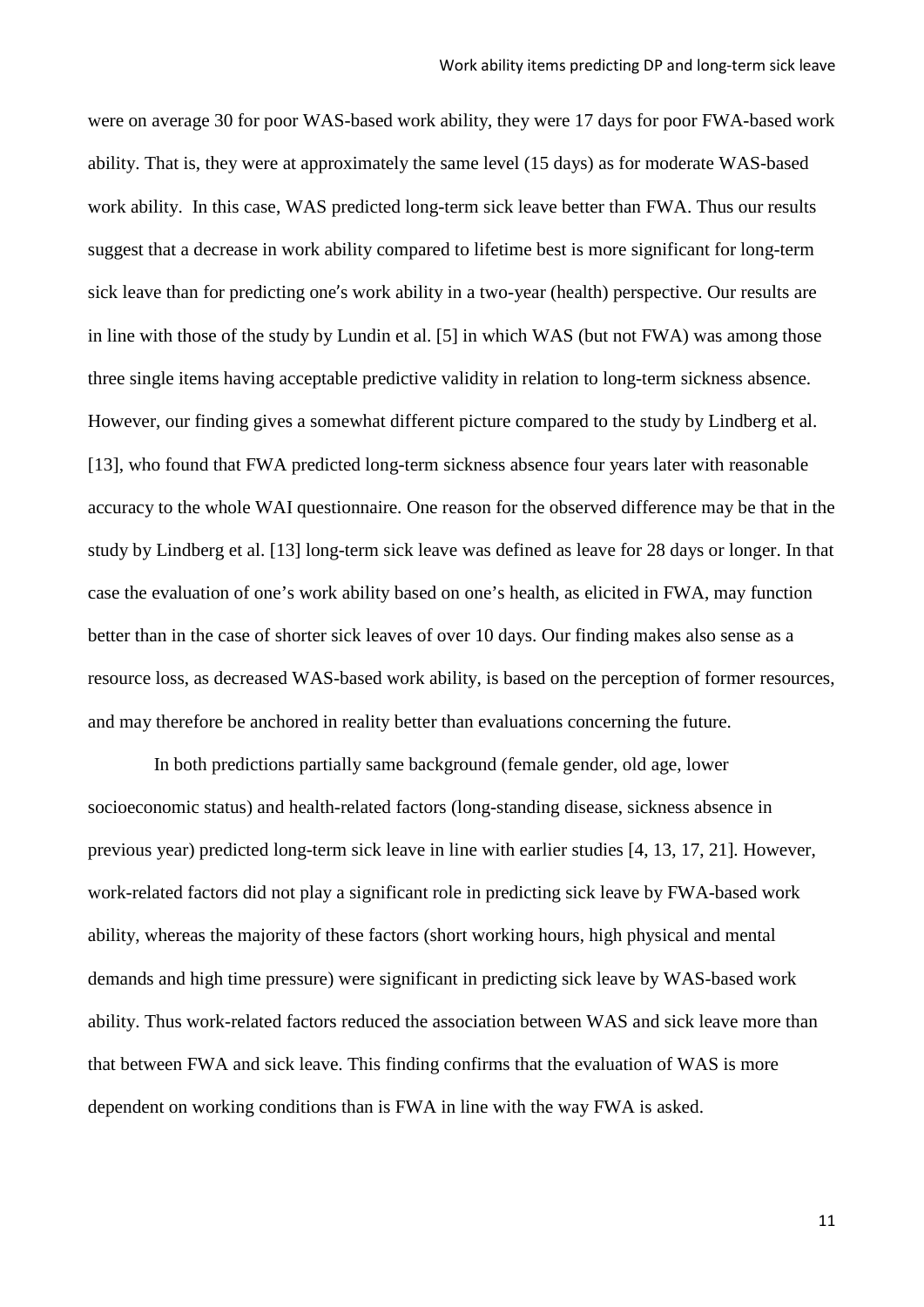A main strength of the present study is that it is based on a representative Finnish sample covering all sectors and occupations. Therefore the generalizability of our findings can be considered good. In addition, the WAS data covered different time periods from the late 1990's to the 2000's adding to the generalizability of these findings across time. Furthermore, we used register-based DP and long-term sick leave as outcomes, which are considered reliable measures. Finally, we were able to use several covariates for the most important background, work- and health-related confounders, thus excluding many so-called third factor explanations in the associations studied.

Despite these strengths, the study has certain limitations. First, we lack information on how long the participants had suffered from poor work ability. Thus follow-up measures of work ability would have improved the study design. Adding follow-up measures of exposure time is meaningful as accumulated long-term exposure to adverse working conditions has health effects. In addition, when examining the link between work and health from a longer life course perspective, multiple exposure and follow-up measures are necessary [22].

Second, we lack information on the reasons for which employees had been granted DP or sick leave. Therefore, we could only examine the association between work ability and all-cause DP and sick leave. Earlier studies, however, have shown that poor psychosocial work environment may increase the likelihood of DP due to depression [23–24]. As psychosocial factors at work play a crucial role in the development of work ability [14, 19, 25–27], in future studies the role of selfreported work ability in predicting DP due to depression or other mental disorders, which are the main reasons for granting DP, would be worth examining in more detail. According to Lundin et al. [5], the information on the diagnosis causing the sick leave could also contribute to the long-term predictive ability of self-rated work ability. Although in their study [5] the WAI and WAS had an acceptable ability to predict long-term  $(≥ 90$  consecutive days) sick leave, on the basis of the study by Schouten et al. [28], the WAI (and likely its single items) may over-predict long-term sickness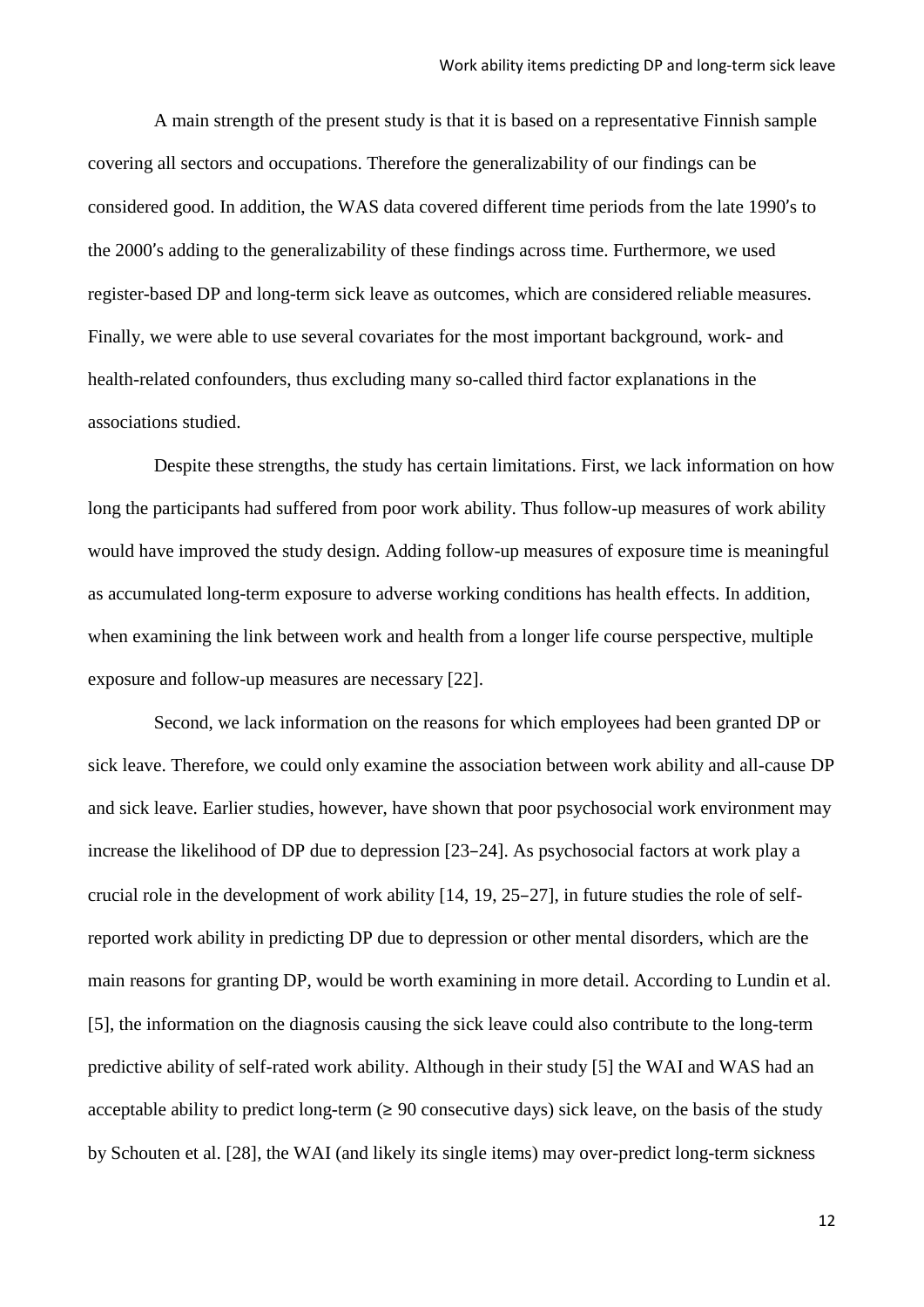absence over 90 days. Thus a certain cautiousness is needed when interpreting our sick leave results.

Third, we did not have information about the participants' health behaviour (e.g. alcohol consumption, smoking, low physical activity) which has been found to increase the risk of DP [29] and sick leave [4]. In addition, it should be borne in mind that the results for FWA are based on a smaller sample, as FWA was not included in the FQWLS until 2008. Therefore, lower statistical power in the analyses may play a role in the results for FWA-based work ability. Finally, national differences in retirement and sick leave policies may limit the generalization of the findings.

In conclusion, individuals' own evaluation of their work ability compared to lifetime best (WAS) and two years from now (FWA) predicted both DP and long-term  $(> 10 \text{ days})$  sick leave over a subsequent three-year period. Therefore both these items can be recommended singly for use in general health studies to examine the risk for labour market exclusion of two kinds.

# Acknowledgements

This study was supported by the Academy of Finland (grant no. 293120).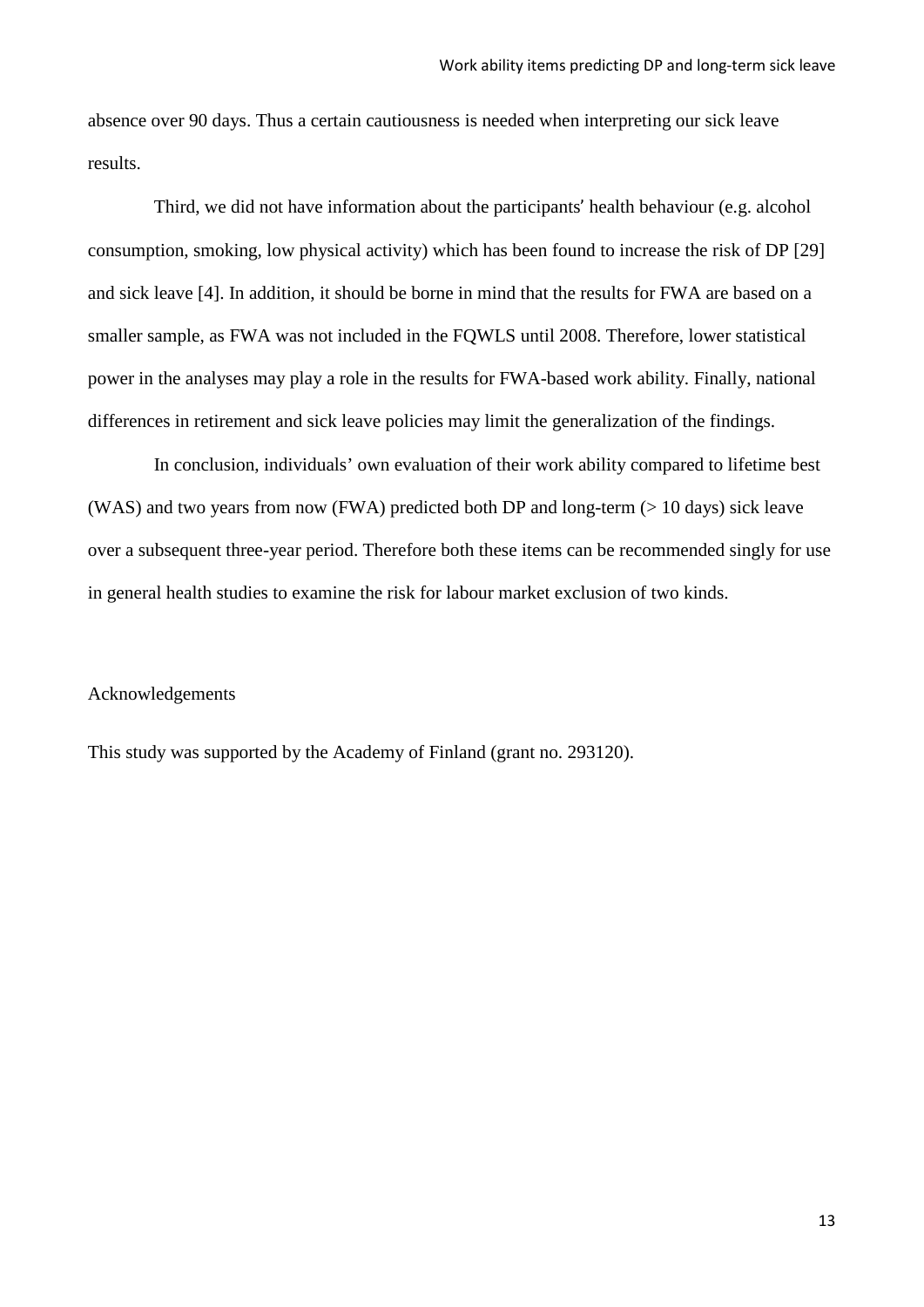## **References**

- [1] Ilmarinen J. Work ability a comprehensive concept for occupational health research and prevention. *Scand J Work Environ Health* 2009;35:1–5.
- [2] Tuomi K, Ilmarinen J, Jahkola A, et al. Work Ability Index. 2nd revised ed. Helsinki: Finnish Institute of Occupational Health; 1998.
- [3] Jääskeläinen A, Kausto J, Seitsamo J, et al. Work ability index and perceived work ability as predictors of disability pension: a prospective study among Finnish municipal employees. *Scand J Work Environ Health* - online first. 2016.
- [4] Lundin A, Kjellberg K, Leijon O, et al. The association between self-assessed future work ability and long-term sickness absence, disability pension and unemployment in a general working population: A 7-year follow-up study. *J Occup Rehabil* 2016;26:195–203.
- [5] Lundin A, Leijon O, Vaez M, Hallgren M, Torgén M. Predictive validity of the Work Ability Index and its individual items in the general population. *Scand J Public Health* 2017;45(4):350–356.
- [6] Reeuwijk KG, Robroek SJW, Niessen MAJ, et al. The prognostic value of the Work Ability Index for sickness absence among office workers. *Plos One* 2015;10(5).
- [7] Schouten LS, Bültmann U, Heymans MW, et al. Shortened version of the Work Ability Index to identify workers at risk of long-term sickness absence*. Eur J Public Health* 2016;26(2), 301–305.
- [8] Martus P, Jakob O, Rose U, et al. A comparative analysis of the Work Ability Index. *Occup Med* 2010;60(7):517–524.
- [9] Radkiewicz P and Widerszal-Bazyl M. Psychometric properties of work ability index in the light of comparative survey study. *Int Congr Ser* 2005;1280:304–309.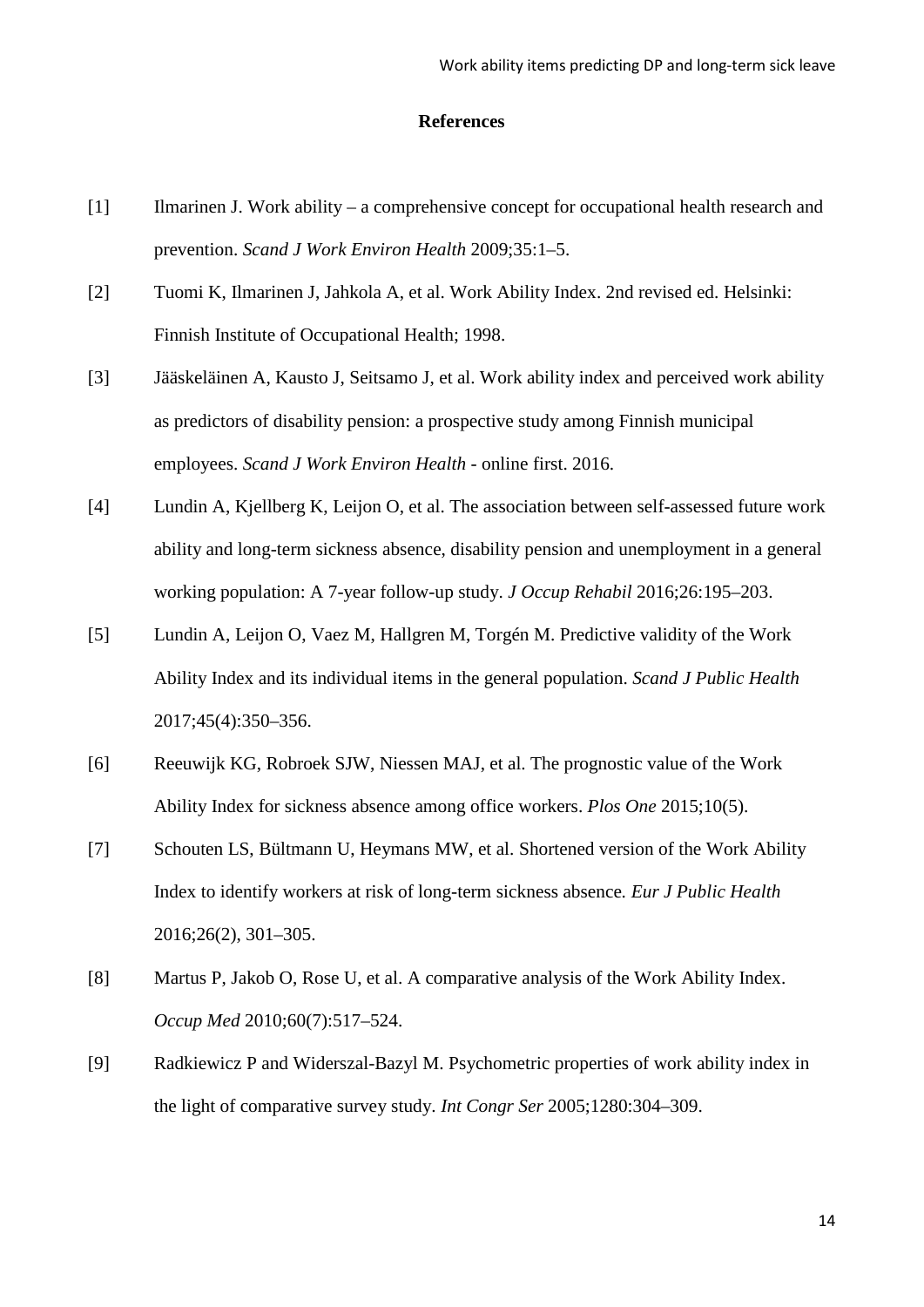- [10] Ahlstrom L, Grimpy-Ekman A, et al. The work ability index and single-item question: associations with sick leave, symptoms, and health – a prospective study of women on long-term sick leave. *Scand J Work Environ Health* 2010;36:404–412.
- [11] El Fassi M, Bocquet V, Majery N, et al. Work ability assessment in a worker population: comparison and determinants of Work Ability Index and Work Ability score. *BMC Public Health* 2013;13:305.
- [12] Roelen CA, van Rhenen W, Groothoff JW, van der Kink JJ, Twisk JW, Heymans MW. Work ability as prognostic risk marker of disability pension: single-item work ability score versus multi-item work ability index. *Scand J Work Environ Health* 2014;40:428– 431.
- [13] Lindberg P, Josephson M, Alfredsson L, et al. Comparisons between five self-administered instruments predicting sick leaves in a 4-year follow-up. *Int Arch Occup Environ Health* 2009;82:227–234.
- [14] Alavinia SM, de Boer AGEM, van Duivenbooden JC, et al. Determinants of work ability and its predictive value for disability. *Occup Med* 2009;59:32–37.
- [15] Suomen työeläkkeen saajat 2015 [Earnings-related pension recipients in Finland 2015]. Statistics from the Finnish Centre for Pensions 2015/05. Helsinki; 2015.
- [16] Gould R, Ilmarinen J, Järvisalo J, et al. editors. Dimensions of work ability. Results of the Health 2000 Survey. Helsinki: Finnish Centre for Pensions, The Social Insurance Institution, National Public Health Institute, Finnish Institute of Occupational Health; 2008.
- [17] Clausen T, Burr H and Borg W. Do psychosocial work conditions predict risk of disability pensioning? An analysis of register-based outcomes using pooled data on 40,554 observations. *Scand J of Public Health* 2014;42:377–384.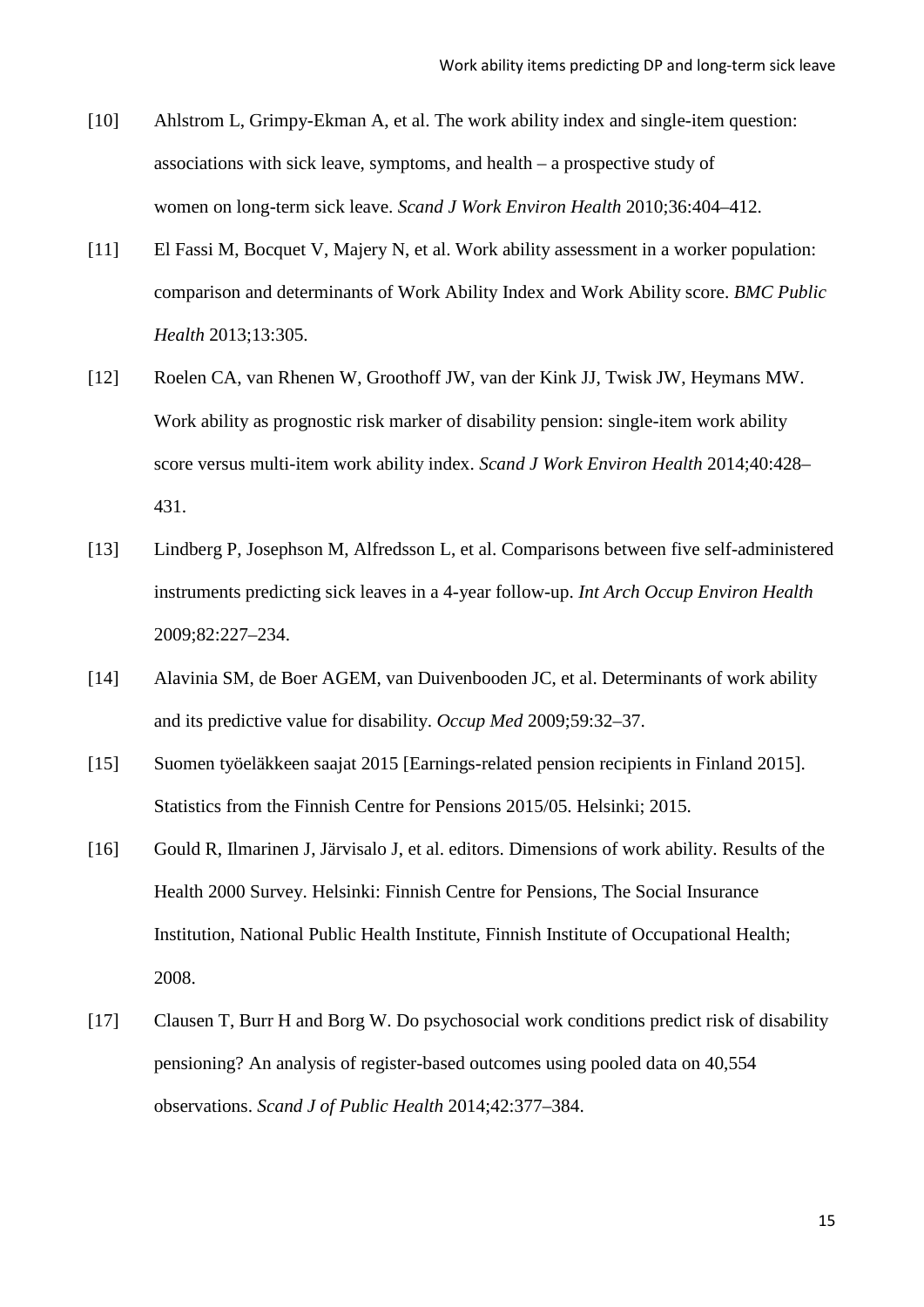- [18] Nätti J, Oinas T and Anttila T. Time pressure, working time control and long-term sickness absence. *Occup Environ Med* 2015;72:265–270.
- [19] van der Berg TIJ, Elderd LAM, de Zwart BCH, et al. The effects of work-related and individual factors on Work Ability Index: a systematic review. *Occup Environ Med* 2009;66:211–220.
- [20] Hilbe JM. Negative binominal regression. New York: Cambridge University Press; 2008.
- [21] Head J, Kivimäki M, Siegrist J, et al. Effort–reward imbalance and relational injustice at work predict sickness absence: The Whitehall II study. *J Psychosom Res* 2007;63:433– 440.
- [22] Amic BC, McLeod CB and Bültmann U. Labor markets and health: an integrated life course perspective. *Scand J Work Environ Health* 2016;42:346–353.
- [23] Juvani A, Oksanen T, Salo P, et al. Effort-reward imbalance as a risk factor for disability pension: the Finnish Public Sector Study. *Scand J Work Environ Health* 2014;40:266–277.
- [24] Juvani A, Oksanen T, Virtanen M, et al. Organizational justice and disability pension from all-causes, depression and musculoskeletal diseases: A Finnish cohort study of public sector employees. *Sand J Work Environ Health* 2016;42:395–404.
- [25] Feldt T, Hyvönen K, Mäkikangas A, et al. Developmental trajectories of Finnish mangers' work ability over a 10-year follow-up. *Scand J Work Environ Health* 2009;35:37–47.
- [26] Tuomi K, Ilmarinen J, Martikainen R, et al. Aging work life-style and work ability among Finnish municipal workers in 1981-1992. *Scand J Work Environ Health* 1997;23 (suppl 1): 58–65.
- [27] von Bonsdorff MK, Kokko K, Seitsamo J, et al. Work strain in middle and 28-year work ability trajectories. *Scand J Work Environ Health* 2011;37:455–463.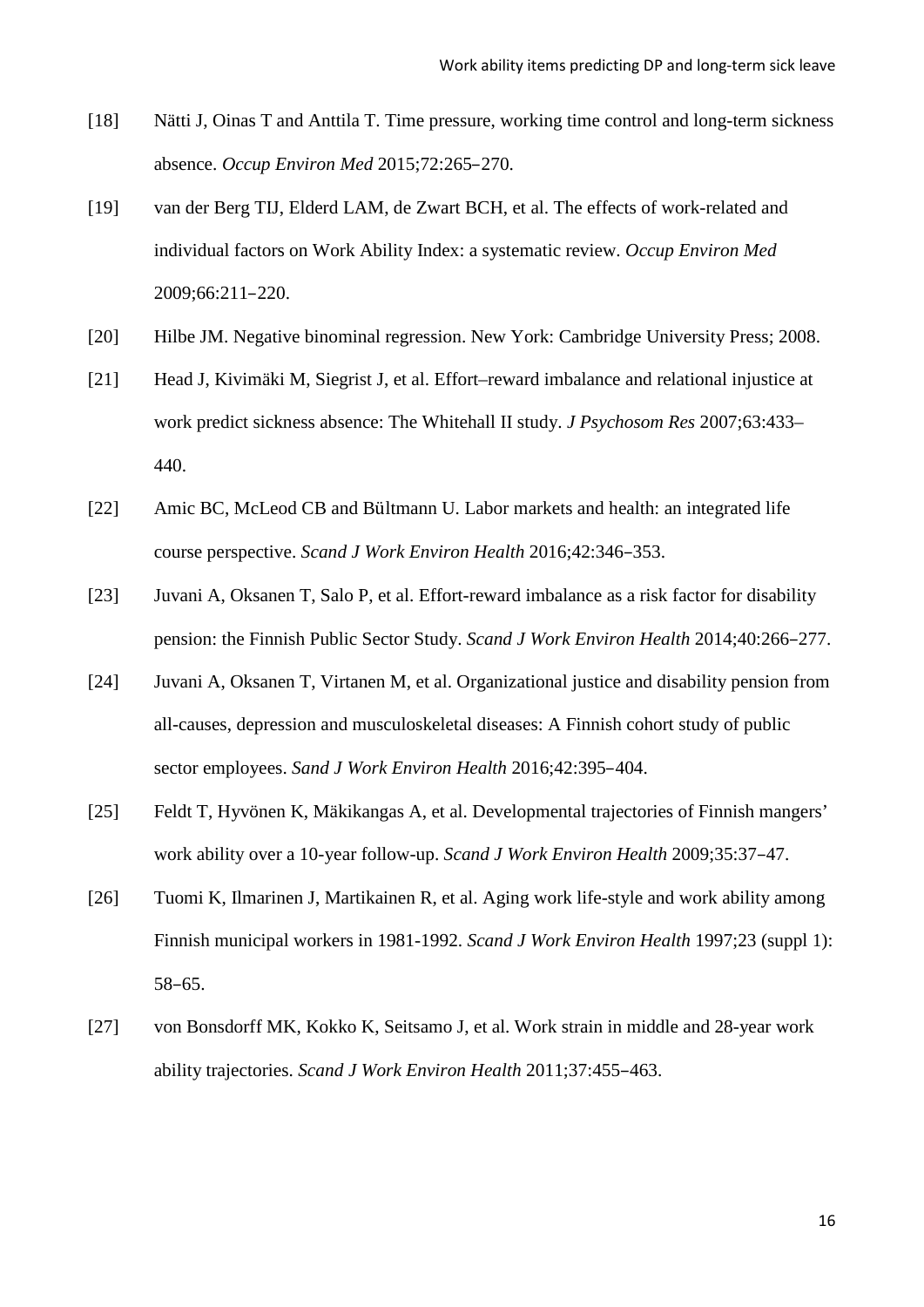- [28] Schouten LS, Joling CI, van der Gulden JW, et al. Screening manual and office workers for risk of long-term sickness absence: Cut-off points for the Work Ability Index. *Scand J Work Environ Health* 2015;41(1):36–42.
- [29] Vahtera J, Laine S, Virtanen M, et al. Employee control over working times and risk of cause-specific disability pension: the Finnish Public Sector Study. *Occup Environ Med* 2010;67:479–485.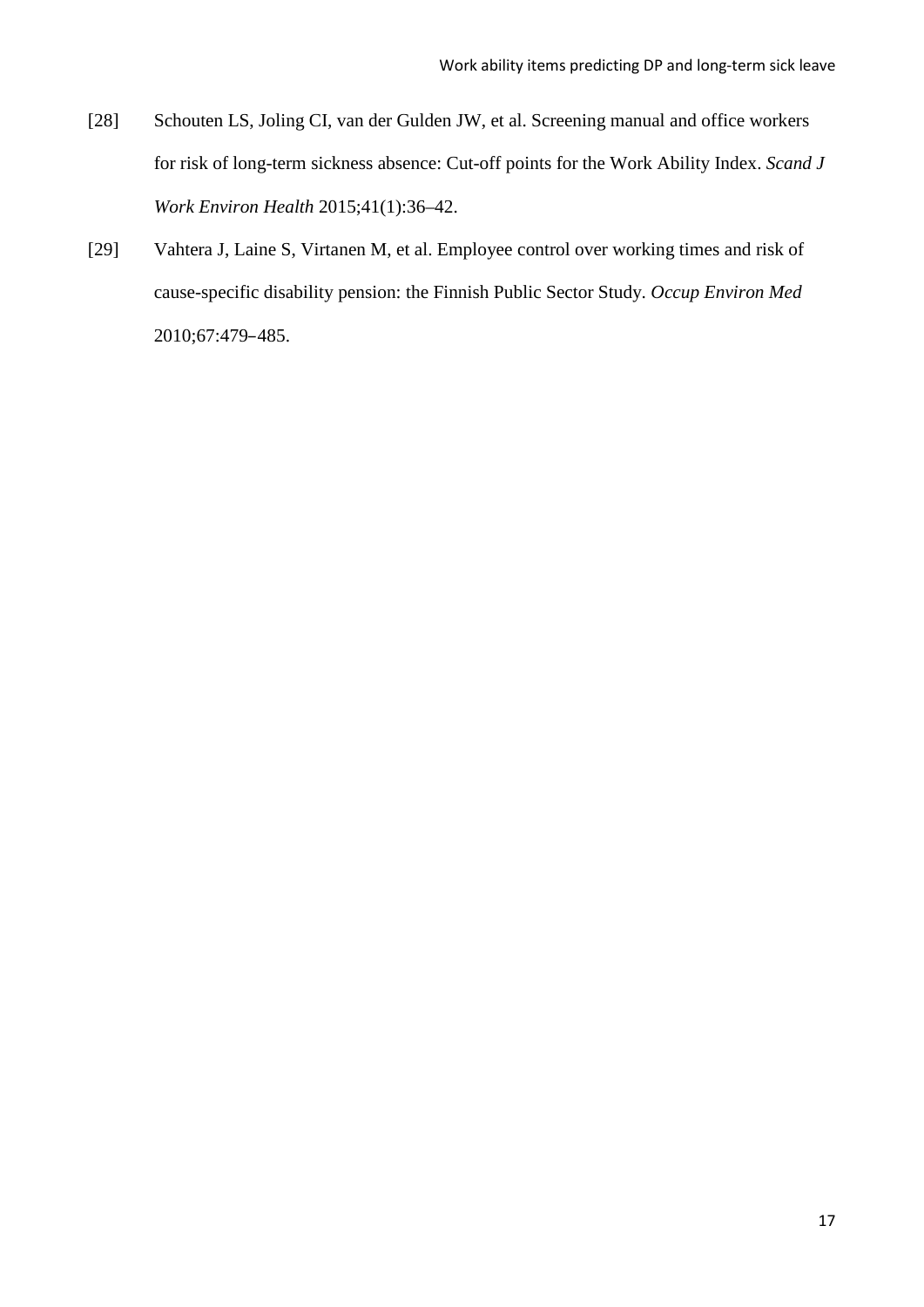|                         |             | $WAS (1-10)$ |                          | $FWA (1-3)$ |            |                 |  |
|-------------------------|-------------|--------------|--------------------------|-------------|------------|-----------------|--|
|                         | $n$ (%)     | M(SD)        | $t/F-test$<br>p          | $n$ (%)     | M(SD)      | $t/F-test$<br>p |  |
| WAS-based work          |             |              | $\overline{\phantom{a}}$ |             |            | < 0.001         |  |
| ability                 |             |              |                          |             |            |                 |  |
| poor $(0-5)$            | 305 $(2.7)$ | 3.42(1.91)   |                          | 126(3.0)    | 2.33(0.73) |                 |  |
| moderate $(6-7)$        | 1163(10.5)  | 6.80(0.40)   |                          | 442 (10.5)  | 2.85(0.39) |                 |  |
| good/excellent (8-10)   | 9656 (86.8) | 8.95 (0.79)  |                          | 3629 (86.4) | 2.98(0.15) |                 |  |
| FWA-based work          |             |              |                          |             |            |                 |  |
| ability                 |             |              | < 0.001                  |             |            |                 |  |
| poor $(1-2)$            | 185 $(4.4)$ | 5.97(2.63)   |                          |             | 1.84(0.36) |                 |  |
| good(3)                 | 3974 (95.6) | 8.64(1.13)   |                          |             | 3.00(0.00) |                 |  |
| Gender                  |             |              | 0.443                    |             |            | < 0.001         |  |
| male                    | 5177 (46.5) | 8.56(1.32)   |                          | 1921 (45.7) | 2.96(0.21) |                 |  |
| female                  | 5954 (53.5) | 8.58 (1.38)  |                          | 2280 (54.3) | 2.94(0.28) |                 |  |
| Age (years)             |             |              | < 0.001                  |             |            | < 0.001         |  |
| 15-34                   | 3479 (31.3) | 8.98(1.11)   |                          | 1269(30.2)  | 2.98(0.16) |                 |  |
| 35-49                   | 4708 (42.3) | 8.56(1.33)   |                          | 1659(39.5)  | 2.96(0.22) |                 |  |
| $50 - 64$               | 2944 (26.4) | 8.11 (1.50)  |                          | 1273(30.3)  | 2.90(0.34) |                 |  |
| Living with a partner   |             |              | < 0.001                  |             |            | 0.505           |  |
| $\rm no$                | 3742 (33.6) | 8.64(1.40)   |                          | 1121(26.7)  | 2.95(0.24) |                 |  |
| yes                     | 7389 (66.4) | 8.54(1.33)   |                          | 3080 (73.3) | 2.95(0.26) |                 |  |
| Children living at home |             |              | < 0.001                  |             |            | < 0.001         |  |
| no                      | 6441 (57.9) | 8.52(1.40)   |                          | 2478 (59.0) | 2.94(0.28) |                 |  |
| yes                     | 4690(42.1)  | 8.65(1.29)   |                          | 1723(41.0)  | 2.97(0.20) |                 |  |
| Socioeconomic status    |             |              | < 0.001                  |             |            | < 0.001         |  |
| blue-collar             | 3783 (34.0) | 8.44(1.51)   |                          | 1291 (30.7) | 2.92(0.31) |                 |  |
| lower white-collar      | 4417 (39.7) | 8.63(1.32)   |                          | 1681 (29.3) | 2.95(0.25) |                 |  |
| upper white-collar      | 2931 (26.3) | 8.67(1.17)   |                          | 1229 (29.3) | 2.98(0.16) |                 |  |
| Weekly working hours    |             |              | 0.042                    |             |            | 0.093           |  |
| $<$ 35                  | 1620 (14.6) | 8.64 (1.39)  |                          | 573 (13.7)  | 2.93(0.28) |                 |  |
| $35 - 40$               | 8516 (76.5) | 8.56(1.36)   |                          | 3216 (76.8) | 2.95(0.24) |                 |  |
| $>40$                   | 969 (8.7)   | 8.60(1.22)   |                          | 396 (9.5)   | 2.94(0.28) |                 |  |
| Physical demands        |             |              | < 0.001                  |             |            | < 0.001         |  |
| low                     | 7193 (64.6) | 8.69(1.23)   |                          | 2746 (65.4) | 2.97(0.18) |                 |  |
| high                    | 3933 (35.3) | 8.36(1.53)   |                          | 1453 (34.6) | 2.90(0.34) |                 |  |
| Mental demands          |             |              | < 0.001                  |             |            | 0.006           |  |
| low                     | 5392 (48.4) | 8.75(1.27)   |                          | 2006 (47.8) | 2.96(0.22) |                 |  |
| high                    | 5735 (51.5) | 8.41 (1.41)  |                          | 2193 (52.2) | 2.94(0.27) |                 |  |
| Time pressure           |             |              | < 0.001                  |             |            | < 0.001         |  |
| 1 low                   | 2645 (23.8) | 8.81 (1.23)  |                          | 918 (21.9)  | 2.97(0.19) |                 |  |
| $\overline{c}$          | 2689 (24.2) | 8.66(1.30)   |                          | 1030(24.5)  | 2.96(0.24) |                 |  |
| $\overline{3}$          | 2853 (25.6) | 8.60(1.21)   |                          | 1146(27.3)  | 2.96(0.22) |                 |  |
| 4 high                  | 2944 (26.4) | 8.25(1.56)   |                          | 1107(26.4)  | 2.91(0.33) |                 |  |
| Job control             |             |              | < 0.001                  |             |            | 0.013           |  |
| 1 low                   | 2648 (23.8) | 8.42(1.53)   |                          | 936 (22.3)  | 2.93(0.30) |                 |  |

Table 1. Relationships of background, work- and health-related factors with WAS- and FWA-based work ability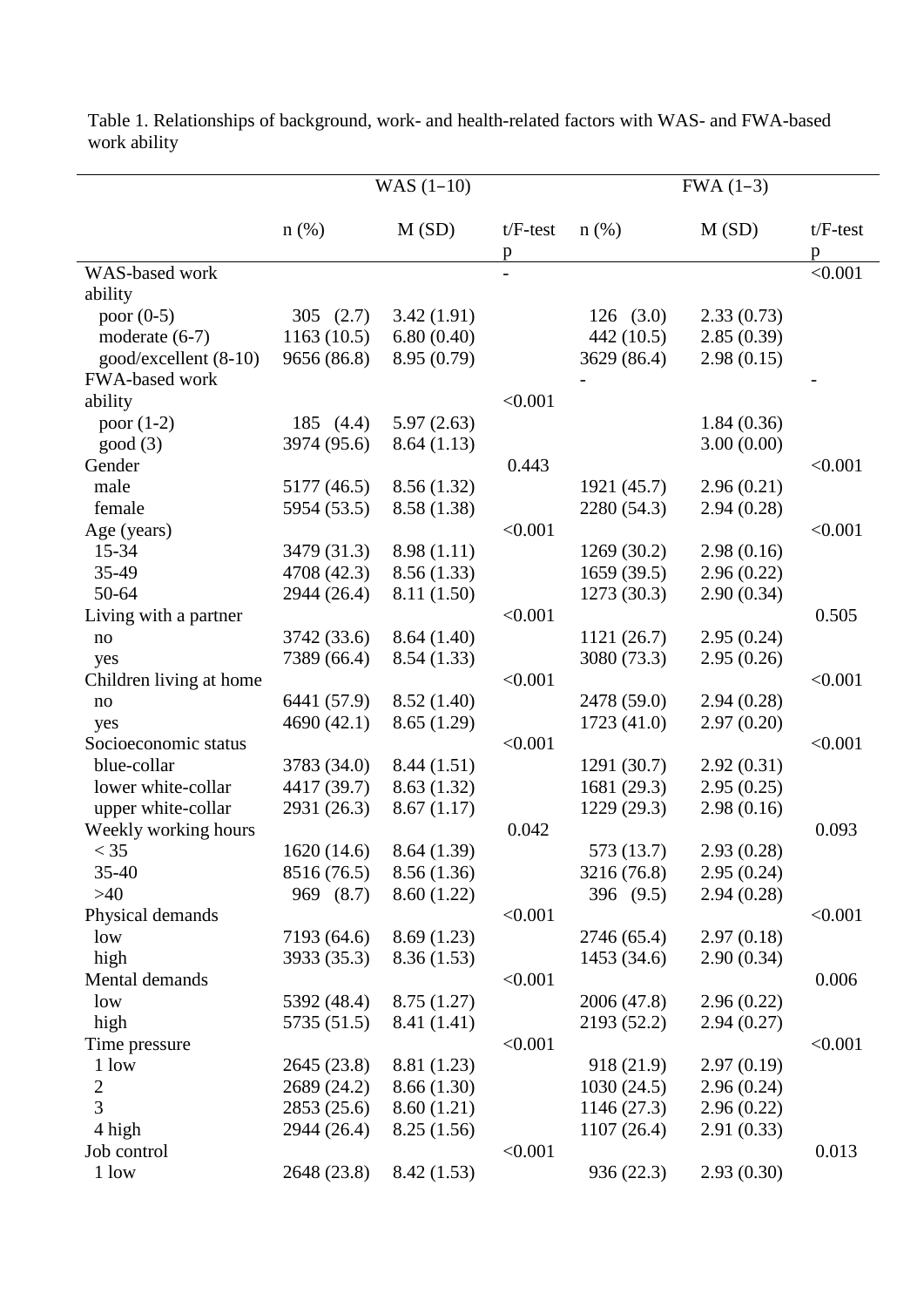| $\overline{2}$        | 2953 (26.5) | 8.51 (1.39) |         | 1172(27.9)   | 2.95(0.24) |         |
|-----------------------|-------------|-------------|---------|--------------|------------|---------|
| 3                     | 2781 (25.0) | 8.62(1.22)  |         | 1067(25.4)   | 2.95(0.24) |         |
| 4 high                | 2748 (24.7) | 8.75(1.24)  |         | 1026(24.4)   | 2.96(0.22) |         |
| Long-standing illness |             |             | < 0.001 |              |            | < 0.001 |
| no                    | 7840 (70.4) | 8.81 (1.08) |         | 2858 (68.0)  | 2.98(0.15) |         |
| yes                   | 3285 (29.6) | 8.00(1.72)  |         | 1341 (31.9)  | 2.88(0.38) |         |
| Psychosomatic         |             |             | < 0.001 |              |            | < 0.001 |
| symptoms              |             |             |         |              |            |         |
| low                   | 4055(36.5)  | 8.97(1.06)  |         | 1412(33.6)   | 2.99(0.12) |         |
| medium                | 3483 (31.4) | 8.67(1.17)  |         | 1345(32.0)   | 2.97(0.18) |         |
| high                  | 3569(32.1)  | 8.03(1.62)  |         | 1442(34.3)   | 2.89(0.37) |         |
| Sickness absence in   |             |             | < 0.001 |              |            | < 0.001 |
| previous year         |             |             |         |              |            |         |
| no                    | 9923 (89.1) | 8.66(1.23)  |         | 3701 (88.1)  | 2.97(0.19) |         |
| yes                   | 1208 (10.9) | 7.84(1.97)  |         | 500(11.9)    | 2.81(0.47) |         |
| Year at baseline      |             |             | 0.001   |              |            |         |
| 1997                  | 2932(26.3)  | 8.63(1.37)  |         |              |            |         |
| 2003                  | 3998 (35.9) | 8.59(1.33)  |         |              |            |         |
| 2008                  | 4201 (37.7) | 8.51 (1.37) |         | 4201 (100.0) | 2.95(0.25) |         |
|                       |             |             |         |              |            |         |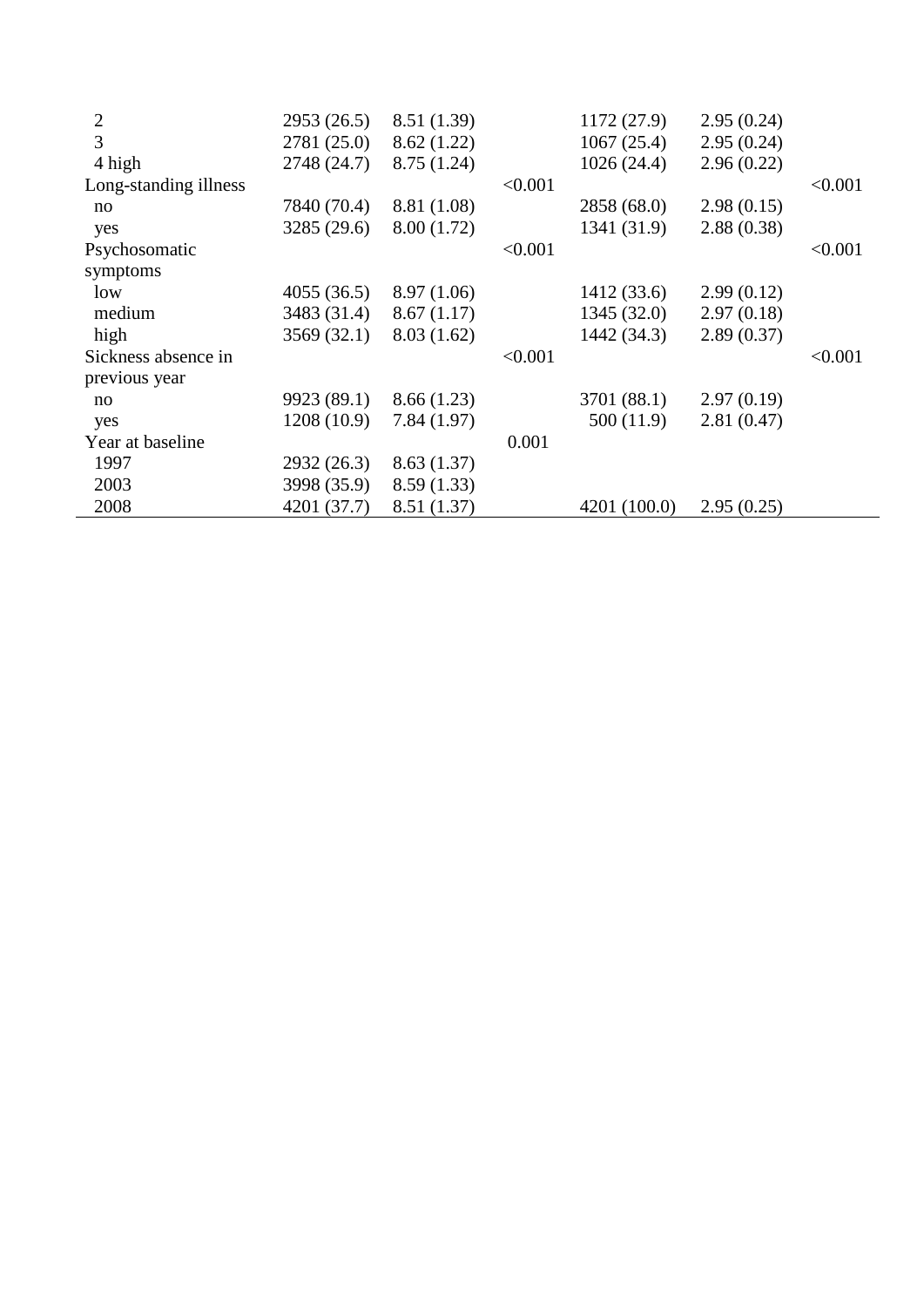|                             | Disability      |                  |               | Long-term |           |            |
|-----------------------------|-----------------|------------------|---------------|-----------|-----------|------------|
|                             | pension         |                  |               | sickness  |           |            |
|                             | awards          |                  | $\chi^2$ test | days      |           | $t/F-test$ |
|                             | (% )            |                  | p             |           |           | p          |
|                             | $\mathrm{No}^1$ | Yes <sup>2</sup> |               | M         | <b>SD</b> |            |
|                             |                 |                  |               |           |           |            |
| WAS-based work              |                 |                  | < 0.001       |           |           | < 0.001    |
| ability                     |                 |                  |               |           |           |            |
| poor $(0-5)$                | 2.2             | 35.7             |               | 63.4      | 93.1      |            |
| moderate $(6-7)$            | 10.2            | 24.9             |               | 26.7      | 63.7      |            |
| good/excellent (8-10)       | 87.6            | 39.5             |               | 11.3      | 37.7      |            |
| FWA-based work <sup>3</sup> |                 |                  | < 0.001       |           |           | < 0.001    |
| ability                     |                 |                  |               |           |           |            |
| poor $(1-2)$                | 3.6             | 57.4             |               | 41.3      | 77.9      |            |
| good(3)                     | 96.4            | 42.6             |               | 13.5      | 42.9      |            |
| Gender                      |                 |                  | 0.886         |           |           | 0.012      |
| male                        | 46.5            | 46.0             |               | 13.2      | 44.6      |            |
| female                      | 53.5            | 54.0             |               | 15.3      | 44.5      |            |
| Age                         |                 |                  | < 0.001       |           |           | < 0.001    |
| 15-34                       | 31.7            | 2.7              |               | 7.5       | 23.4      |            |
| 35-49                       | 42.6            | 26.2             |               | 14.3      | 43.3      |            |
| 50-64                       | 25.7            | 71.1             |               | 22.4      | 59.2      |            |
| Living with a partner       |                 |                  | 0.655         |           |           | 0.288      |
| no                          | 33.6            | 32.1             |               | 13.7      | 44.2      |            |
| yes                         | 66.4            | 67.9             |               | 14.7      | 22.7      |            |
| Children living at home     |                 |                  | < 0.001       |           |           | < 0.001    |
| no                          | 57.5            | 80.2             |               | 15.7      | 48.0      |            |
| yes                         | 42.5            | 19.8             |               | 12.5      | 39.2      |            |
| Socioeconomic status        |                 |                  | < 0.001       |           |           | < 0.001    |
| blue-collar                 | 33.8            | 47.1             |               | 19.3      | 53.1      |            |
| lower white-collar          | 39.7            | 36.9             |               | 13.9      | 42.2      |            |
| upper white-collar          | 26.5            | 16.0             |               | 8.6       | 33.6      |            |
| Weekly working hours        |                 |                  | < 0.001       |           |           | < 0.001    |
| $<$ 35                      | 14.3            | 33.7             |               | 15.1      | 48.7      |            |
| $35 - 40$                   | 77.0            | 60.4             |               | 14.4      | 44.1      |            |
| $>40$                       | 8.8             | 5.9              |               | 12.3      | 41.9      |            |
| Physical demands            |                 |                  | < 0.001       |           |           | < 0.001    |
| low                         | 64.9            | 48.4             |               | 11.4      | 39.4      |            |
| high                        | 35.1            | 51.6             |               | 19.7      | 52.3      |            |
| Mental demands              |                 |                  | 0.541         |           |           | 0.015      |
| low                         | 48.5            | 46.2             |               | 13.3      | 42.5      |            |
| high                        | 51.1            | 53.8             |               | 15.3      | 46.4      |            |
| Time pressure               |                 |                  | 0.410         |           |           | < 0.001    |
| 1 low                       | 23.8            | 22.5             |               | 13.8      | 44.9      |            |
| $\sqrt{2}$                  | 24.2            | 20.9             |               | 12.3      | 39.7      |            |
| $\overline{3}$              | 25.6            | 25.1             |               | 13.6      | 44.2      |            |
| 4 high                      | 26.4            | 31.6             |               | 17.3      | 48.5      |            |

Table 2. Relationships of WAS- and FWA-based work ability, background, work- and healthrelated factors with registered disability pension and long-term sickness absence across three years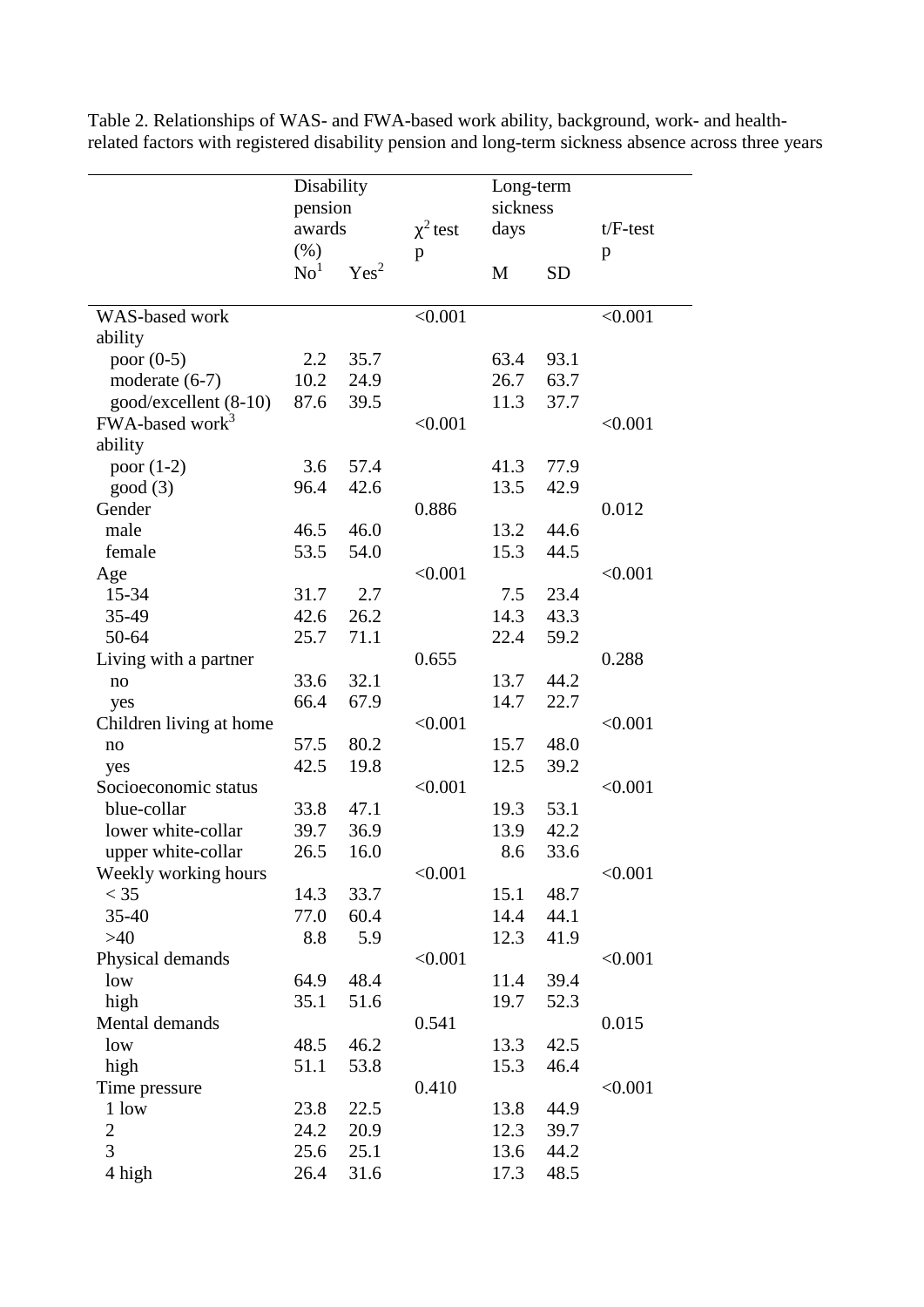| Job control            |      |      | < 0.001 |      |      | < 0.001 |
|------------------------|------|------|---------|------|------|---------|
| 1 low                  | 23.6 | 36.9 |         | 17.9 | 50.6 |         |
| $\overline{2}$         | 26.6 | 25.1 |         | 14.1 | 45.1 |         |
| 3                      | 25.1 | 19.8 |         | 12.6 | 39.6 |         |
| 4 high                 | 24.8 | 18.2 |         | 13.0 | 42.3 |         |
| Long-standing illness  |      |      | < 0.001 |      |      | < 0.001 |
| no                     | 71.3 | 19.9 |         | 10.1 | 34.9 |         |
| yes                    | 28.7 | 80.1 |         | 24.7 | 30.6 |         |
| Psychosomatic          |      |      | < 0.001 |      |      | < 0.001 |
| symptoms               |      |      |         |      |      |         |
| low                    | 36.8 | 18.0 |         | 9.8  | 35.2 |         |
| medium                 | 31.5 | 21.9 |         | 13.0 | 41.9 |         |
| high                   | 31.7 | 60.1 |         | 20.7 | 54.3 |         |
| Previous yeas sickness |      |      | < 0.001 |      |      | < 0.001 |
| absence                |      |      |         |      |      |         |
| no                     | 89.7 | 57.2 |         | 11.6 | 39.4 |         |
| yes                    | 10.3 | 42.8 |         | 36.8 | 70.4 |         |
| Year at baseline       |      |      | 0.975   |      |      | 0.142   |
| 1997                   | 26.3 | 26.2 |         | 13.0 | 41.4 |         |
| 2003                   | 35.9 | 35.3 |         | 15.0 | 46.1 |         |
| 2008                   | 37.7 | 38.5 |         | 14.6 | 45.2 |         |

Note.

 $1 n = 182$ 

 $2 n = 10944$ 

<sup>3</sup> Concerns only 2008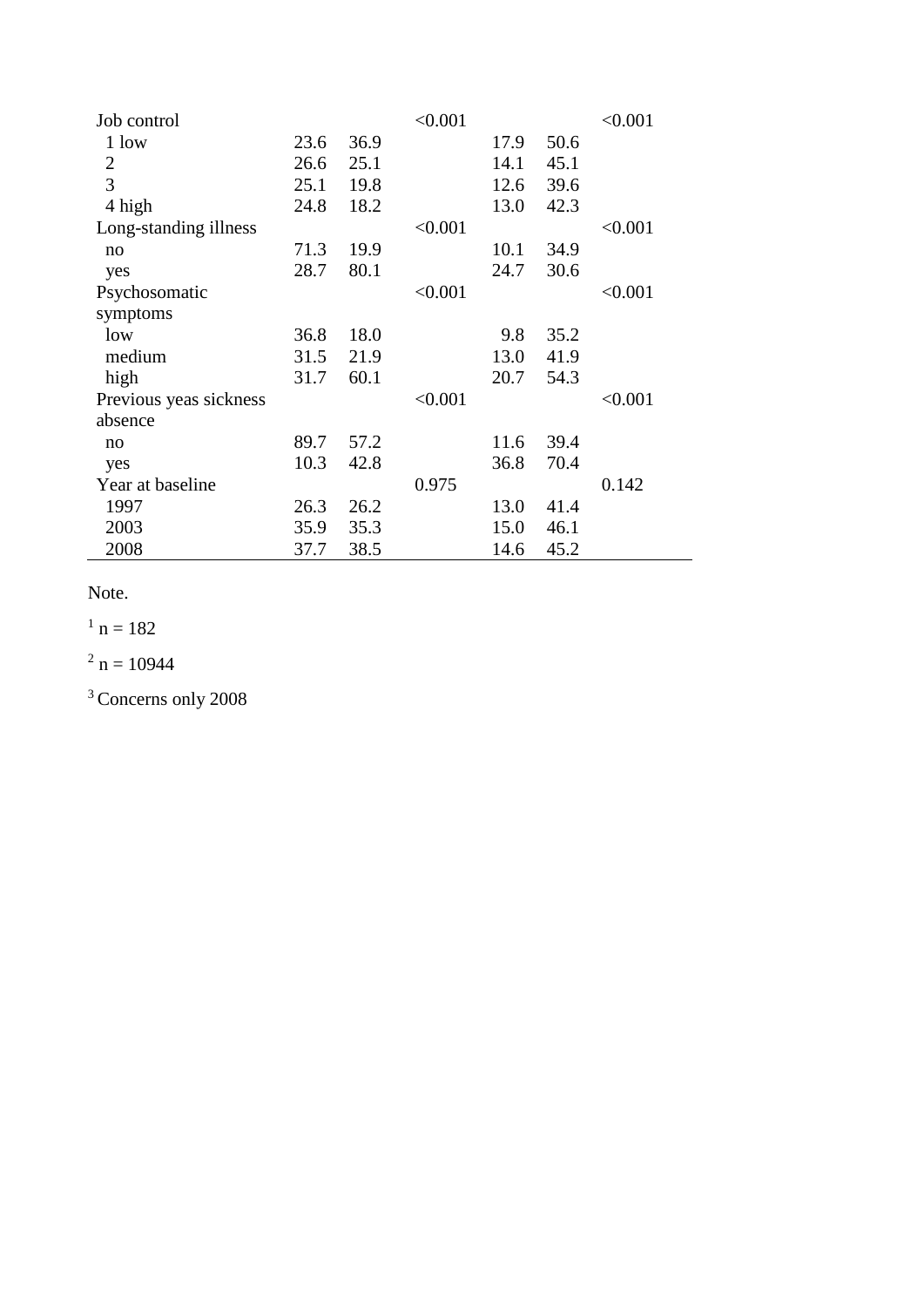|            |             | Good/      | Moderate  |                 | Poor         |                  | Wald                | df             | $\mathbf{p}$ |
|------------|-------------|------------|-----------|-----------------|--------------|------------------|---------------------|----------------|--------------|
|            |             | excellent  | $(6-7)$   |                 | $(0-5)$      |                  | Chi-                |                |              |
|            |             | $(8-10)$   |           |                 |              |                  | Square <sup>1</sup> |                |              |
|            | $\mathbf n$ | <b>HR</b>  | <b>HR</b> | 95% CI          | <b>HR</b>    | 95% CI           |                     |                |              |
| <b>WAS</b> |             |            |           |                 |              |                  |                     |                |              |
|            |             |            |           |                 |              |                  |                     |                |              |
| Model 1    | 11124       | 1.00       | 5.30      | $3.66-$         | 31.36        | $24.48-$         | 411.11              | 2              | < 0.001      |
|            |             |            |           | 7.66            |              | 43.76            |                     |                |              |
| Model 2    | 11124       | 1.00       |           |                 | 19.60        |                  |                     | 2              |              |
|            |             |            | 3.50      | $2.41-$         |              | $13.88 -$        | 288.82              |                | < 0.001      |
|            |             |            |           | 5.09            |              | 27.61            |                     | $\overline{2}$ |              |
| Model 3    | 11096       | 1.00       | 3.31      | $2.26-$         | 17.91        | $12.50-$         | 248.79              |                | < 0.001      |
| Model 4    | 11072       | 1.00       | 2.25      | 4.83<br>$1.51-$ | 9.84         | 25.66<br>$6.68-$ | 139.65              | 2              | < 0.001      |
|            |             |            |           | 3.35            |              | 14.49            |                     |                |              |
| <b>FWA</b> |             | Good $(3)$ |           |                 | Poor $(1-2)$ |                  |                     |                |              |
|            |             |            |           |                 |              |                  |                     |                |              |
| Model 1    | 4159        | 1.00       |           |                 | 31.23        | $19.30 -$        | 196.72              | $\mathbf{1}$   | < 0.001      |
|            |             |            |           |                 |              | 50.52            |                     |                |              |
| Model 2    | 4159        | 1.00       |           |                 | 17.33        | $10.42 -$        | 120.95              | $\mathbf{1}$   | < 0.001      |
|            |             |            |           |                 |              | 28.81            |                     |                |              |
|            |             |            |           |                 |              |                  |                     |                |              |
| Model 3    | 4144        | 1.00       |           |                 | 13.98        | $8.17-$          | 92.79               | $\mathbf{1}$   | < 0.001      |
|            |             |            |           |                 |              | 23.90            |                     |                |              |
| Model 4    | 4144        | 1.00       |           |                 | 8.19         | $4.71-$          | 55.63               | $\mathbf{1}$   | < 0.001      |
|            |             |            |           |                 |              | 14.23            |                     |                |              |

Table 3. WAS- and FWA-based work ability at baseline predicting granting of disability pension (DP) over a 3-year follow-up

<sup>1</sup> The Wald Chi-Square tests the effect of WAS and FWA on disability pension. This test is based on the linearly independent pairwise comparisons among the estimated marginal means.

Note. Model 2 adjusted for background factors (gender, age, living with a partner, having children living at home, socioeconomic status, year of data collection).

Model 3 additionally adjusted for work-related factors (weekly working hours, physical demands, mental demands, time pressure, job control).

Model 4 additionally adjusted for health-related factors (long-standing illness, psychological symptoms, self-reported sickness absence in previous year).